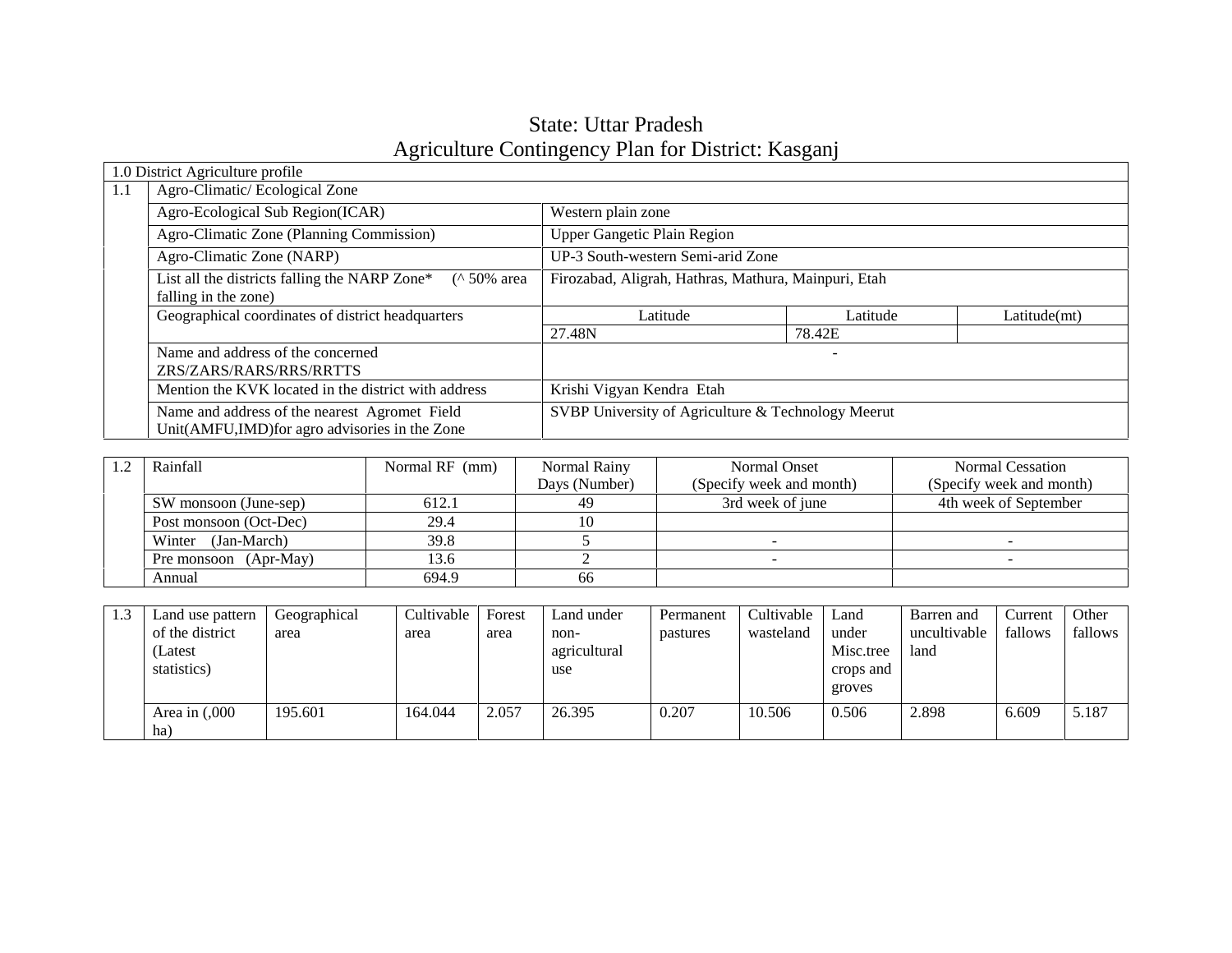| 1.4   Major Soils (common names like red sandy loam deep soils (etc.,)* | Area $('000 ha)$ | Percent (%) of total |  |
|-------------------------------------------------------------------------|------------------|----------------------|--|
| Deep, loamy soils                                                       | 98.5             | 45%                  |  |
| Deep Silty loam                                                         | 52.5             | 24 %                 |  |
| Deep fine soil                                                          | 39.0             | 18 %                 |  |
| 4. Saline-alkaline                                                      | 21.0             | 10 %                 |  |

| ن . | Agricultural land use    | Area( $000$ ha) | (%<br>Cropping intensity |
|-----|--------------------------|-----------------|--------------------------|
|     | Net sown area            | 141.2           | 149 %                    |
|     | Area sown more than once | 104.2           |                          |
|     | Gross cropped area       | 245.4           |                          |

| 1.6 | Irrigation                          | Area('000 ha)  |                                                                                                  |                                    |
|-----|-------------------------------------|----------------|--------------------------------------------------------------------------------------------------|------------------------------------|
|     | Net irrigation area                 | 139.3          |                                                                                                  |                                    |
|     | Gross irrigated area                | 207.9          |                                                                                                  |                                    |
|     | Rain fed area                       | 1.9            |                                                                                                  |                                    |
|     | Sources of irrigation(Gross Irr.    | Number         | Area('000 ha)                                                                                    | Percentage of total irrigated area |
|     | Area)                               |                |                                                                                                  |                                    |
|     | Canals                              |                | 22.6                                                                                             | 10.8                               |
|     | <b>Tanks</b>                        |                | $\boldsymbol{0}$                                                                                 |                                    |
|     | Open wells                          |                | 57.9                                                                                             | 27.9                               |
|     | Bore wells(Tube wells)              |                | 127.4                                                                                            | 61.3                               |
|     | Lift irrigation schemes             |                | <b>NA</b>                                                                                        |                                    |
|     | Micro-irrigation                    |                | NA                                                                                               |                                    |
|     | Other sources                       |                | $\Omega$                                                                                         |                                    |
|     | <b>Total Irrigated Area</b>         |                | 207.9                                                                                            |                                    |
|     | No. of Pump sets $(2011-12)$        | 1427           |                                                                                                  |                                    |
|     | No. of Tractors                     | <b>NA</b>      |                                                                                                  |                                    |
|     | Groundwater availability and use*   | No of blocks-  | $%$ )area                                                                                        | Quality of water                   |
|     | (Data source: State/ Central Ground | Tehsils-       |                                                                                                  |                                    |
|     | water Department/Board)             |                |                                                                                                  |                                    |
|     | Over exploited                      |                |                                                                                                  |                                    |
|     | Critical                            | $\theta$       |                                                                                                  |                                    |
|     | Semi-critical                       | $\overline{0}$ |                                                                                                  |                                    |
|     | Safe                                | $\Omega$       |                                                                                                  |                                    |
|     | Waste water availability and use    |                |                                                                                                  |                                    |
|     | Ground water quality                |                |                                                                                                  |                                    |
|     |                                     |                | *over-exploited groundwater utilization> 100%; critical: 90-100%; semicritical:70-90%; safe:<70% |                                    |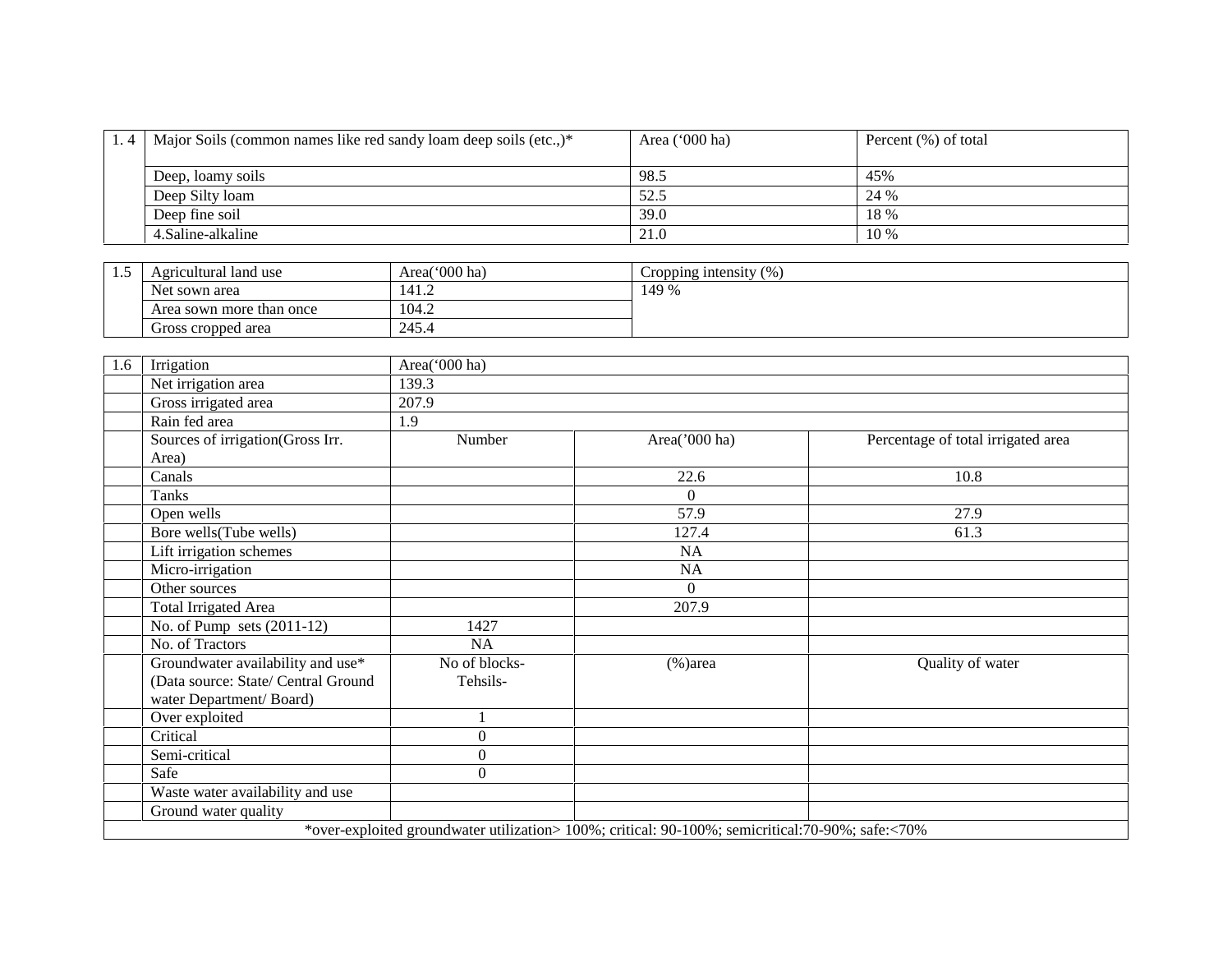## **1.7 Area under major field crops & (As per latest figures 2011-12)**

| 1.7 | Major field crops cultivated |           | Area('000 ha)            |          |                          |                          |                          |                          |       |  |  |
|-----|------------------------------|-----------|--------------------------|----------|--------------------------|--------------------------|--------------------------|--------------------------|-------|--|--|
|     |                              | Kharif    |                          |          | Rabi                     |                          |                          | Summer                   | Total |  |  |
|     |                              | Irrigated | Rain fed                 | Total    | Irrigated                | Rain fed                 | Total                    |                          |       |  |  |
|     | Rice                         | 15.7      | 0.3                      | 16.0     |                          | $\theta$                 | 0                        |                          | 16.0  |  |  |
|     | Wheat                        | $\theta$  | $\theta$                 | $\theta$ | 95.8                     |                          | 95.8                     |                          | 95.8  |  |  |
|     | Maize                        | 28.8      | 1.5                      | 30.3     | $\overline{\phantom{a}}$ | $\overline{\phantom{0}}$ | $\overline{\phantom{a}}$ |                          | 30.3  |  |  |
|     | Bajra                        | 3.7       | 32.4                     | 36.1     | $\overline{\phantom{a}}$ | $\overline{\phantom{a}}$ | $\overline{\phantom{a}}$ | $\overline{\phantom{0}}$ | 36.1  |  |  |
|     | Rapeseed Mustard             | $\sim$    | $\overline{\phantom{a}}$ | -        | 8.1                      | $\Omega$                 | 8.1                      | $\overline{\phantom{0}}$ | 8.1   |  |  |
|     | Sugarcane                    | 6.5       | 0.5                      | 7.3      | -                        | $\overline{\phantom{0}}$ | $\overline{\phantom{0}}$ | $\overline{\phantom{0}}$ | 7.3   |  |  |

## **1.8 Production and productivity of major crops (Average of last 5 years)**

| 1.8 | Major field crops |                      | Area('000 ha)           |                          |                          |                          |                         |                      |                         |                               |  |
|-----|-------------------|----------------------|-------------------------|--------------------------|--------------------------|--------------------------|-------------------------|----------------------|-------------------------|-------------------------------|--|
|     | cultivated        | Kharif               |                         |                          | Rabi                     |                          | Summer                  |                      | Total                   |                               |  |
|     |                   | Production<br>(000T) | Productivity<br>(KG/HA) | Production<br>(000T)     | Productivity<br>(KG/HA)  | Production<br>(000T)     | Productivity<br>(KG/HA) | Production<br>(000T) | Productivity<br>(KG/HA) | residue<br>as fodder<br>(000) |  |
|     |                   |                      |                         |                          |                          |                          |                         |                      |                         | tons)                         |  |
|     | Rice              | 35.4                 | 2243                    | $\sim$                   | $\overline{\phantom{0}}$ | $\sim$                   |                         | 35.4                 | 2243                    | <b>NA</b>                     |  |
|     | Wheat             | ۰.                   | $\sim$                  | 315.6                    | 3304                     | $\sim$                   |                         | 315.6                | 3304                    | NA                            |  |
|     | Maize             | 67.4                 | 2168                    | $\overline{a}$           |                          | $\overline{\phantom{a}}$ |                         | 67.4                 | 2168                    | <b>NA</b>                     |  |
|     | Bajra             | 72.5                 | 2114                    | $\overline{\phantom{a}}$ | $\overline{\phantom{a}}$ | $\overline{\phantom{a}}$ |                         | 72.5                 | 2114                    | NA                            |  |
|     | Rapeseed Mustard  | -                    | $\sim$                  | 13.8                     | 1608                     | $\sim$                   | Ξ.                      | 13.8                 | 1608                    | NA                            |  |
|     | Sugarcane         | 348.5                | 51374                   | $\overline{\phantom{a}}$ | $\overline{\phantom{a}}$ | $\sim$                   | $\equiv$                | 348.5                | 51374                   | <b>NA</b>                     |  |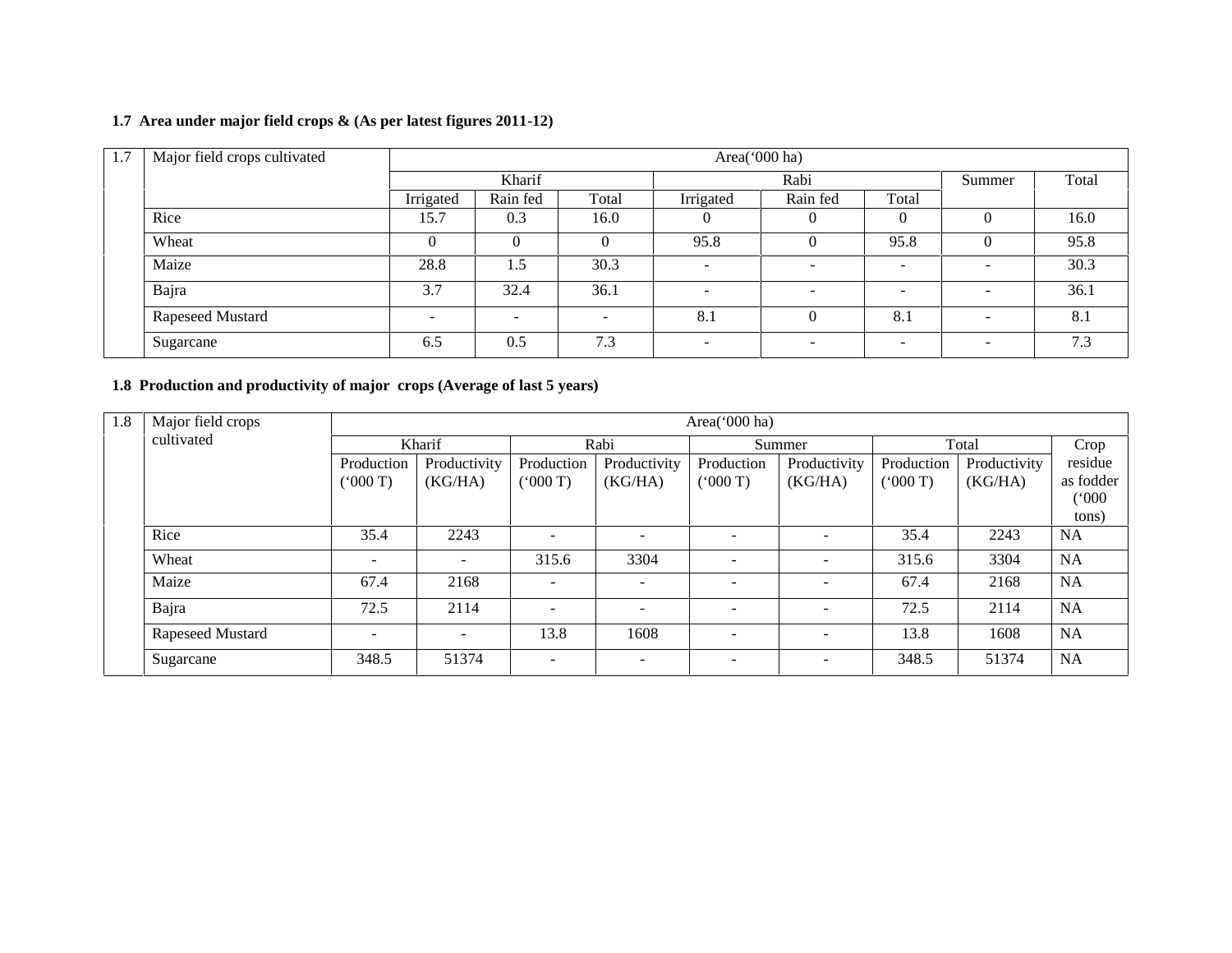| 1.10 | <b>Sowing</b> | Pearl                    | <b>Maize</b> | <b>Rice</b> | <b>Urd</b>    | Sorghum    | Pigeon     | Wheat     | Pea                      | Gram                     | <b>Mustard</b>           |
|------|---------------|--------------------------|--------------|-------------|---------------|------------|------------|-----------|--------------------------|--------------------------|--------------------------|
|      | window        | millet                   |              |             |               |            | Pea        |           |                          |                          |                          |
|      | for 5         |                          |              |             |               |            |            |           |                          |                          |                          |
|      | major         |                          |              |             |               |            |            |           |                          |                          |                          |
|      | field crops   |                          |              |             |               |            |            |           |                          |                          |                          |
|      | Kharif $-$    | $2nd$ week of            | 3rd week     | $\sim$      | $2nd$ week of | First week | First week |           |                          | -                        | $\qquad \qquad$          |
|      | Rainfed       | July to last             | of June to   |             | July to       | of July to | of July to |           |                          |                          |                          |
|      |               | week of                  | First week   |             | First week    | $2nd$ week | Last week  |           |                          |                          |                          |
|      |               | July                     | of July      |             | of August     | of July    | of July    |           |                          |                          |                          |
|      | Kharif -      | $\overline{\phantom{a}}$ |              | 3rd week    | $2nd$ week of | First week | $\sim$     |           |                          |                          | $\overline{\phantom{a}}$ |
|      | Irrigated     |                          |              | of June to  | July to       | of July to |            |           |                          |                          |                          |
|      |               |                          |              | Last week   | First week    | $2nd$ week |            |           |                          |                          |                          |
|      |               |                          |              | of July     | of August     | of July    |            |           |                          |                          |                          |
|      | Rabi - Rain   |                          |              |             |               |            |            | Last week | First week               | First week               | First week               |
|      | fed           |                          |              |             |               |            |            | of Oct to | of Oct to                | of Oct to                | of Sep to                |
|      |               |                          |              |             |               |            |            | 2nd week  | last week                | last week                | 2nd week                 |
|      |               |                          |              |             |               |            |            | of Nov    | of Oct                   | of Oct                   | of Oct                   |
|      | Rabi -        |                          |              |             |               |            |            | 2nd week  | $\overline{\phantom{0}}$ | $\overline{\phantom{a}}$ | $\overline{\phantom{a}}$ |
|      | Irrigated     |                          |              |             |               |            |            | of Nov to |                          |                          |                          |
|      |               |                          |              |             |               |            |            | last week |                          |                          |                          |
|      |               |                          |              |             |               |            |            | of Dec    |                          |                          |                          |

| 1.11 | What is the major contingency the district is prone to?                          | Regular | <b>Occasional</b> | <b>None</b> |
|------|----------------------------------------------------------------------------------|---------|-------------------|-------------|
|      | Drought                                                                          |         |                   |             |
|      | Flood                                                                            |         |                   |             |
|      | Cyclone                                                                          |         |                   |             |
|      | Hail storm                                                                       |         |                   |             |
|      | Heat wave                                                                        |         |                   |             |
|      | Cold wave                                                                        |         |                   |             |
|      | Frost                                                                            |         |                   |             |
|      | Sea water intrusion                                                              |         |                   |             |
|      | Sheath Blight, Stemborrer, Pyrilla loos smut, Heliothis, Rust etc white<br>grub. |         |                   |             |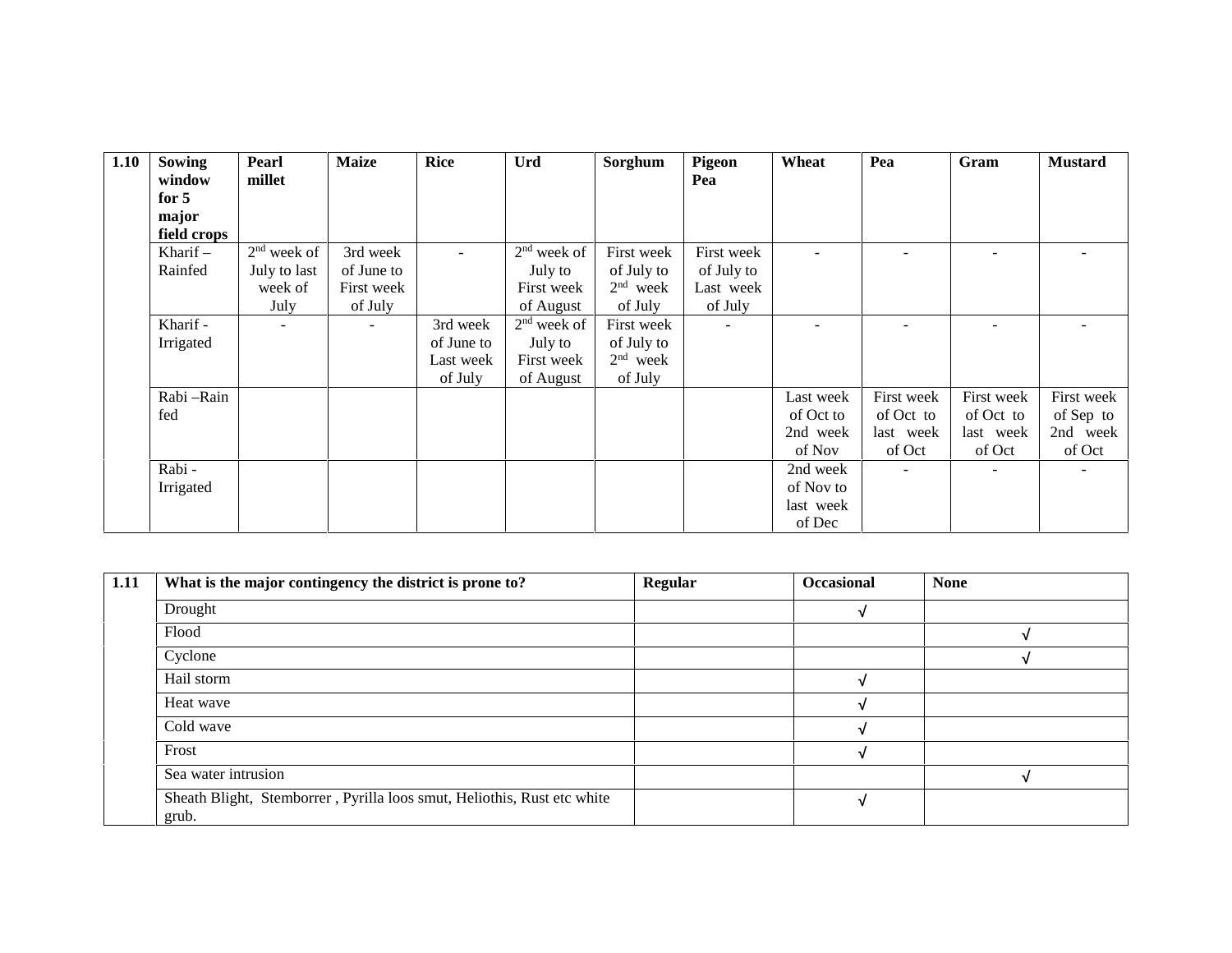#### **2.0 Strategies for weather related contingencies**

**2.1 Drought**

**2.1.1 Rain fed situation**

| <b>Condition</b>                                   |                                   |                                                                                                                                |                                                       | <b>Suggested Contingency measures</b>                                                                  |                                                                                  |
|----------------------------------------------------|-----------------------------------|--------------------------------------------------------------------------------------------------------------------------------|-------------------------------------------------------|--------------------------------------------------------------------------------------------------------|----------------------------------------------------------------------------------|
| <b>Early season</b><br>drought (delayed<br>onset)  | <b>Major Farming</b><br>situation | <b>Normal Crop</b>                                                                                                             | Change in crop / cropping<br>system including variety | <b>Agronomic measures</b>                                                                              | <b>Remarks</b> on<br>Implementation                                              |
| Delay by 2 weeks<br>(1 <sup>st</sup> week of July) | Deep, loamy soils                 | Sorghum:<br>Composite-Varsha, CSV-13,<br>CSV-15, SPB-1388 and Vijeta<br>Hybrid- CSH-9, 16, 14, 18, 13 and<br>$CSH-23$          | No change                                             | Prefer medium<br>maturing varieties,<br>Thinning,<br>Interculture,                                     | Prefer disease free<br>certified seed from a<br>reliable source<br>Like SDC/SAUs |
|                                                    |                                   | Pearl millet,-<br>Composite-ICMB-155, WCC-<br>75, ICTP-8203 and Raj-171<br><b>Hybrid-</b> Pusa-23 & 322 and<br><b>ICMH-451</b> | No change                                             | Prefer medium<br>maturing varieties,<br>Thinning,<br>Interculture,                                     |                                                                                  |
|                                                    |                                   | Pigeon Pea<br>Narendra arhar-1, Narendra<br>arhar-2, Azad,                                                                     | No Change                                             | <b>Ridge Planting</b><br>Thinning,<br>Inter-culture,                                                   |                                                                                  |
|                                                    |                                   | Urd- Uttara, Azad-2, Azad-3,<br>Pant-U-35, Pant U-40                                                                           | No change                                             | Manual weeding, Line<br>sowing                                                                         |                                                                                  |
|                                                    |                                   | Maize:<br>Composite-Naveen, Azad<br>uttam, Pragati, Gaurav and KH-<br>510<br>Hybrid-Ganga-11, HQPM-5<br>and Prakash, JH-3459   | No change                                             | Prefer medium<br>maturing varieties,<br>Thinning, Inter-culture,<br>Mulching                           | Linked with SDC/<br><b>SAUs</b>                                                  |
| <b>Condition</b>                                   |                                   |                                                                                                                                |                                                       | <b>Suggested Contingency measures</b>                                                                  |                                                                                  |
| <b>Early season</b><br>drought (delayed<br>onset)  | <b>Major Farming</b><br>situation | <b>Normal Crop</b>                                                                                                             | Change in crop/cropping<br>system                     | <b>Agronomic measures</b>                                                                              | <b>Remarks</b> on<br>Implementation                                              |
| Delay by 4 weeks<br>(July $3^{\text{rd}}$ week)    | Deep, loamy soils                 | Sorghum: Composite-Varsha,<br>CSV-13, CSV-15, SPB-1388 and<br>Vijeta<br>Hybrid- CSH-9, 16, 14, 18, 13 and<br>$CSH-23$          | No change                                             | Adopt 10-15% more<br>seed<br>Prefer medium<br>maturing varieties,<br>Inter-culture,<br>Spray of 2% MOP | Prefer disease free<br>certified seed from a<br>reliable source<br>Like SDC/SAUs |
|                                                    |                                   | Pearl millet.-                                                                                                                 | No change                                             | Adopt 10-15% more                                                                                      |                                                                                  |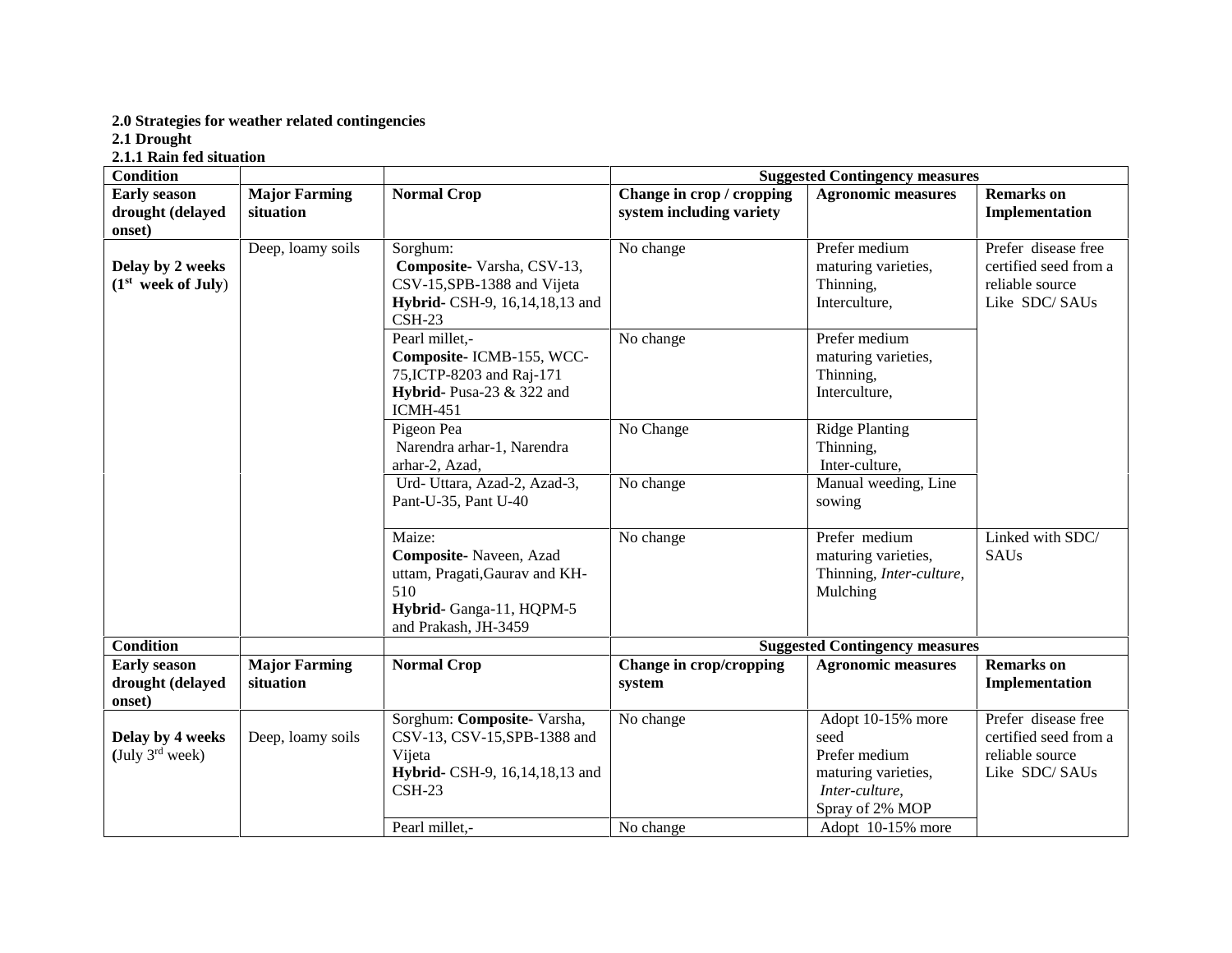| Composite-ICMB-155, WCC-<br>75, ICTP-8203 and Raj-171<br>Hybrid- Pusa-23 $&$ 322 and<br><b>ICMH-451</b>                              |                                               | seed<br>Prefer medium<br>maturing varieties,<br>Inter-culture,<br>Spray of 2% MOP                                 |  |
|--------------------------------------------------------------------------------------------------------------------------------------|-----------------------------------------------|-------------------------------------------------------------------------------------------------------------------|--|
| Pigeon Pea - Narendra arhar-1,<br>Narendra arhar-2, Azad,                                                                            | No change                                     | Adopt 10-15% more<br>seed Prefer medium<br>maturing varieties,<br>Inter-culture,<br>Mulching<br>Spray of 2% MOP   |  |
| Urd-<br>Uttara, Azad-2, Azad-3, Pant-U-<br>35, Pant U-40                                                                             | No change                                     | Use $10-15\%$ more seed<br>Use medium maturing<br>varieties.<br><i>Inter-culture, Mulching</i><br>Spray of 2% MOP |  |
| Maize:<br><b>Composite-</b> Naveen, Azad<br>uttam, Pragati, Gaurav and KH-<br>510<br>Hybrid-Ganga-11, HQPM-5<br>and Prakash, JH-3459 | Replace wit Pearl millet or<br>Sorghum or Urd | Use 10-15% more seed<br>Use medium maturing<br>varieties, Inter-culture,<br>Mulching Spray of 2%<br><b>MOP</b>    |  |

| <b>Condition</b>                                  |                                   |                                                                                                                                     |                                     | <b>Suggested Contingency measures</b>                                                                                     |                                     |
|---------------------------------------------------|-----------------------------------|-------------------------------------------------------------------------------------------------------------------------------------|-------------------------------------|---------------------------------------------------------------------------------------------------------------------------|-------------------------------------|
| <b>Early season</b><br>drought (delayed<br>onset) | <b>Major Farming</b><br>situation | <b>Normal Crop</b>                                                                                                                  | Change in crop/cropping<br>system   | <b>Agronomic measures</b>                                                                                                 | <b>Remarks</b> on<br>Implementation |
| Delay by 6 weeks<br>(Aug. 1 <sup>st</sup> week)   | Deep, loamy soils                 | Sorghum: Composite-Varsha,<br>CSV-13, CSV-15, SPB-1388 and<br>Vijeta<br><b>Hybrid-</b> CSH-9, 16, 14, 18, 13 and<br>$\text{CSH-23}$ | Replace with Pearl millet or<br>Urd | Use $10-15\%$ more seed<br>Use medium maturing<br>varieties, <i>Inter-culture</i> ,<br>Mulching Spray of 2%<br><b>MOP</b> | Linked with SDC/<br><b>SAUs</b>     |
|                                                   |                                   | Pearl millet:<br>Composite-ICMB-155, WCC-<br>75, ICTP-8203 and Raj-171<br>Hybrid- Pusa-23 $&$ 322 and<br>$ICMH-451$                 | No change                           | Use $10-15\%$ more seed<br>Use medium maturing<br>varieties, Inter-culture,<br>Mulching Spray of 2%<br><b>MOP</b>         | Linked with SDC/<br><b>SAUs</b>     |
|                                                   |                                   | Pigeon Pea - Narendra arhar-1,<br>Narendra arhar-2, Azad,                                                                           | Replace with Pearl millet or<br>Urd | Use $10-15\%$ more seed<br>Use medium maturing<br>varieties, Inter-culture,                                               | Linked with SDC/<br><b>SAUs</b>     |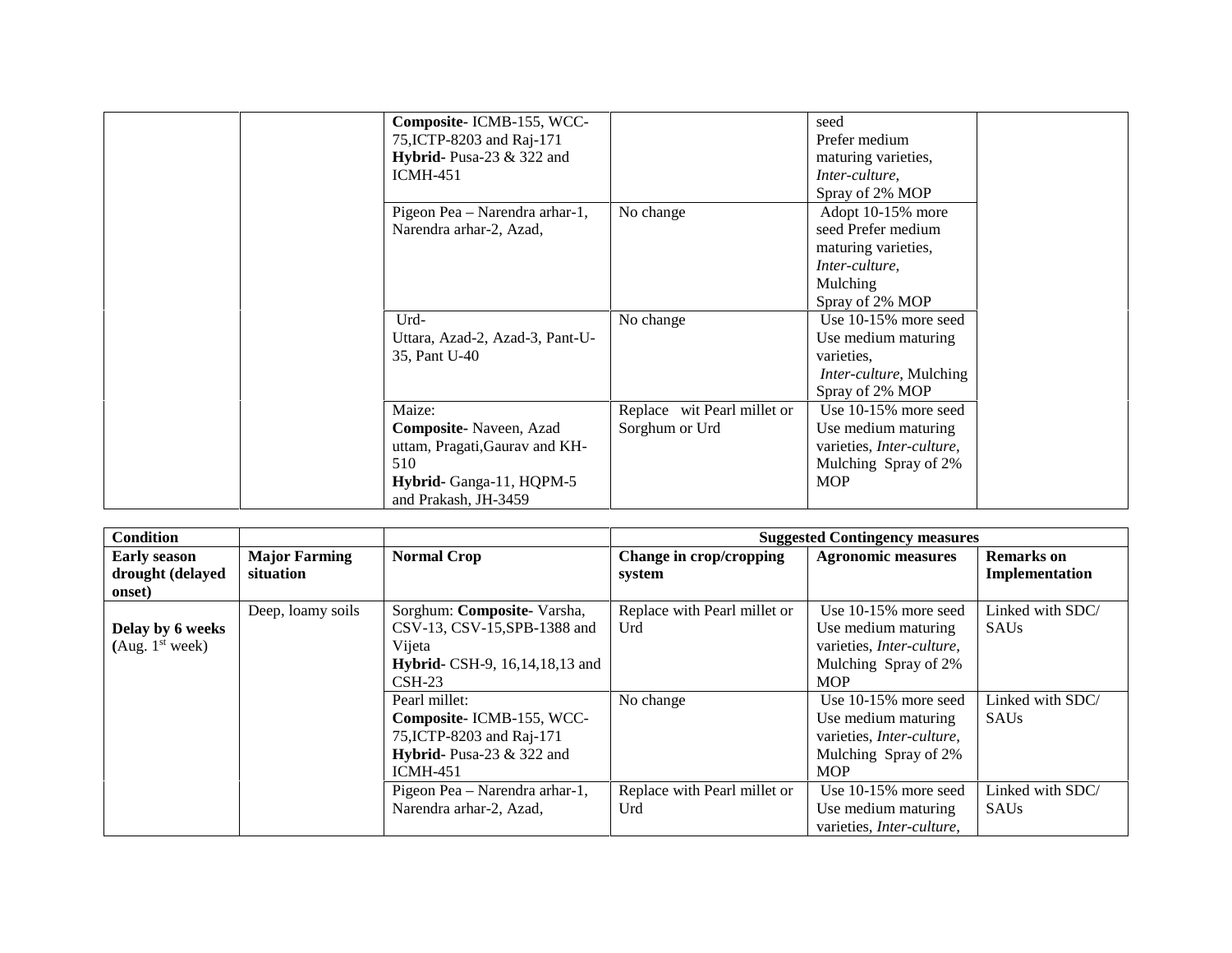|                                                   |                                   | Urd- Uttara, Azad-2, Azad-3,<br>Pant-U-35, Pant U-40                                                                     | No change                            | Mulching Spray of 2%<br><b>MOP</b><br>Use $10-15\%$ more seed<br>Use medium maturing<br>varieties, Inter-culture,<br>Mulching Spray of 2%<br><b>MOP</b> | Linked with SDC/<br><b>SAUs</b>     |
|---------------------------------------------------|-----------------------------------|--------------------------------------------------------------------------------------------------------------------------|--------------------------------------|---------------------------------------------------------------------------------------------------------------------------------------------------------|-------------------------------------|
| <b>Condition</b>                                  |                                   |                                                                                                                          |                                      | <b>Suggested Contingency measures</b>                                                                                                                   |                                     |
| <b>Early season</b><br>drought (delayed<br>onset) | <b>Major Farming</b><br>situation | <b>Normal Crop/cropping system</b>                                                                                       | Change in crop/cropping<br>system    | <b>Agronomic measures</b>                                                                                                                               | <b>Remarks</b> on<br>Implementation |
| Delay by 8 weeks<br>(Aug. 3 <sup>rd</sup> week)   | Deep, loamy soils                 | Pearl millet: Composite- ICMB-<br>155, WCC-75, ICTP-8203 and<br>Raj-171<br>Hybrid-Pusa-23 $&$ 322 and<br><b>ICMH-451</b> | Keep fallow and conserve<br>moisture | Moisture conservation<br>and preparation for rabi<br>sowing                                                                                             |                                     |
|                                                   |                                   | Urd- Uttara, Azad-2, Azad-3,<br>Pant-U-35, Pant U-40                                                                     | Keep fallow and conserve<br>moisture | Moisture conservation<br>and preparation for rabi<br>sowing                                                                                             |                                     |

| <b>Condition</b>                                                                               |                                   |                                                                                                                                      | <b>Suggested Contingency measures</b>                                                              |                                                      |                                     |
|------------------------------------------------------------------------------------------------|-----------------------------------|--------------------------------------------------------------------------------------------------------------------------------------|----------------------------------------------------------------------------------------------------|------------------------------------------------------|-------------------------------------|
| Early season<br>drought (Normal<br>onset)                                                      | <b>Major Farming</b><br>situation | <b>Normal Crop/cropping system</b>                                                                                                   | Crop management                                                                                    | Soil nutrient &<br>moisture conservation<br>measures | <b>Remarks</b> on<br>Implementation |
| <b>Normal onset</b><br>followed by 15-<br>20 days dry spell<br>after sowing<br>leading to poor | Deep loamy soils                  | Sorghum:<br>Composite Varsha, CSV-13,<br>CSV-15, SPB-1388 and Vijeta<br>Hybrid- CSH-9, 16, 14, 18, 13<br>and CSH-23<br>Pearl millet: | Life saving irrigation<br>Re sowing if plant population<br>less than 70%<br>Life saving irrigation | , Manual weeding                                     |                                     |
| germination/crop<br>stand etc.                                                                 |                                   | Composite-ICMB-155, WCC-<br>75, ICTP-8203 and Raj-171<br>Hybrid- Pusa-23 $&$ 322 and<br><b>ICMH-451</b>                              | Re sowing if plant population<br>less than 70%                                                     | Manual weeding                                       |                                     |
|                                                                                                |                                   | Pigeon Pea<br>- Narendra arhar-1, Narendra<br>arhar-2, Azad,                                                                         | Life saving irrigation<br>Re sowing if plant population<br>less than 70%                           | Mulching,<br>Manual weeding                          |                                     |
|                                                                                                |                                   | Urd-<br>Uttara, Azad-2, Azad-3, Pant-U-                                                                                              | Life saving irrigation<br>Re sowing if plant population                                            | Manual weeding                                       |                                     |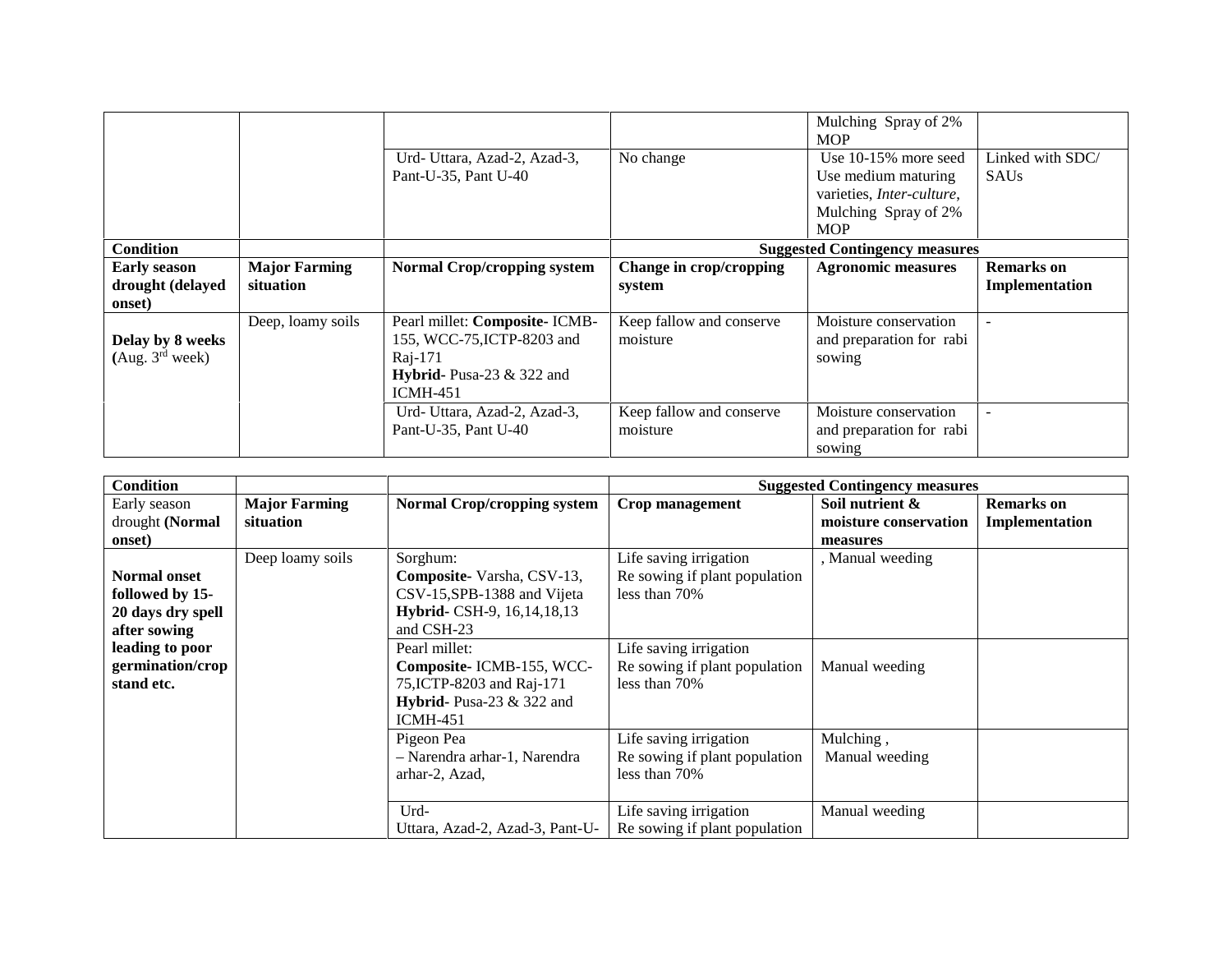| 35, Pant U-40                                                                                                                        | less than 70%                                                            |                             |  |
|--------------------------------------------------------------------------------------------------------------------------------------|--------------------------------------------------------------------------|-----------------------------|--|
| Maize<br><b>Composite-</b> Naveen, Azad<br>uttam, Pragati, Gaurav and KH-<br>510<br>Hybrid- Ganga-11, HQPM-5<br>and Prakash, JH-3459 | Life saving irrigation<br>Re sowing if plant population<br>less than 70% | Mulching, Manual<br>weeding |  |

| <b>Condition</b><br>Mid season<br>drought (long<br>dry spell,<br>consecutive 2<br>weeks rainless<br>$(>2.5$ mm)<br>period) | <b>Major Farming</b><br>situation | <b>Normal Crop/cropping system</b>                                                                                  | <b>Crop management</b>                 | <b>Suggested Contingency measures</b><br>Soil nutrient &<br>moisture conservation<br>measures | <b>Remarks</b> on<br>Implementation |
|----------------------------------------------------------------------------------------------------------------------------|-----------------------------------|---------------------------------------------------------------------------------------------------------------------|----------------------------------------|-----------------------------------------------------------------------------------------------|-------------------------------------|
| At vegetative<br>stage                                                                                                     | Deep loamy soils                  | Sorghum:<br>Composite-Varsha, CSV-13,<br>CSV-15, SPB-1388 and Vijeta<br>Hybrid- CSH-9, 16, 14, 18, 13<br>and CSH-23 | Life saving irrigation if<br>available | Spray of 2% MOP.                                                                              |                                     |
|                                                                                                                            |                                   | Pearl mille<br>Composite-ICMB-155, WCC-<br>75, ICTP-8203 and Raj-171<br>Hybrid-Pusa-23 & 322 and<br><b>ICMH-451</b> | Life saving irrigation if<br>available | Spray of 2% MOP.                                                                              |                                     |
|                                                                                                                            |                                   | Pigeon Pea<br>- Narendra arhar-1, Narendra<br>arhar-2, Azad,                                                        | Life saving irrigation if<br>available | Spray of 2% MOP.                                                                              |                                     |
|                                                                                                                            |                                   | Urd- Uttara, Azad-2, Azad-3,<br>Pant-U-35, Pant U-40                                                                | Life saving irrigation if<br>available | Spray of 2%MOP.                                                                               |                                     |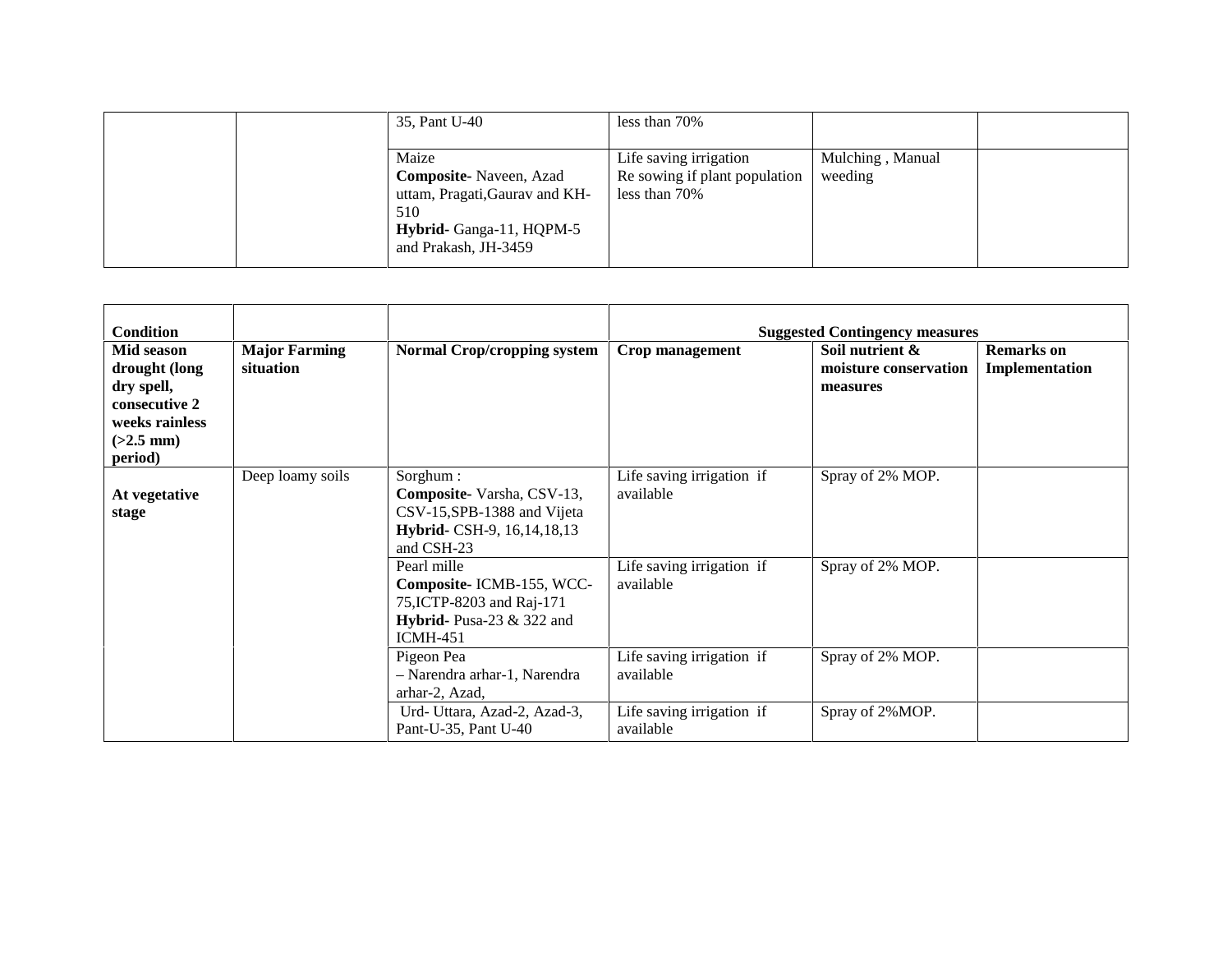| Maize                          | Life saving irrigation if | Spray of 2%MOP. |
|--------------------------------|---------------------------|-----------------|
| <b>Composite-</b> Naveen, Azad | available                 |                 |
| uttam, Pragati, Gauray and KH- |                           |                 |
| 510                            |                           |                 |
| Hybrid- Ganga-11, HQPM-5       |                           |                 |
| and Prakash, JH-3459           |                           |                 |

| <b>Condition</b>                          |                                   |                                                                                                                              | <b>Suggested Contingency measures</b>   |                                                         |                                     |  |
|-------------------------------------------|-----------------------------------|------------------------------------------------------------------------------------------------------------------------------|-----------------------------------------|---------------------------------------------------------|-------------------------------------|--|
| Mid season<br>drought (long<br>dry spell) | <b>Major Farming</b><br>situation | <b>Normal Crop</b>                                                                                                           | Crop management                         | Soil nutrient &<br>moisture<br>conservation<br>measures | <b>Remarks</b> on<br>Implementation |  |
| At flowering/<br>fruiting stage           | Deep loamy soils                  | Sorghum Composite- Varsha,<br>CSV-13, CSV-15, SPB-1388 and<br>Vijeta<br><b>Hybrid-</b> CSH-9, 16, 14, 18, 13 and<br>$CSH-23$ | Life saving irrigation, if<br>avaialble | Spray 2% solution of<br>Urea and 2%MOP.                 |                                     |  |
|                                           |                                   | Pearl millet,-<br>Composite-ICMB-155, WCC-<br>75, ICTP-8203 and Raj-171<br>Hybrid- Pusa-23 $&$ 322 and<br><b>ICMH-451</b>    | Life saving irrigation                  | Spray 2% solution of<br>Urea and 2%MOP.                 |                                     |  |
|                                           |                                   | Pigeon Pea - Narendra arhar-1,<br>Narendra arhar-2, Azad,                                                                    | Life saving irrigation                  | Spray 2%MOP.<br>Mulching                                |                                     |  |
|                                           |                                   | Urd- Uttara, Azad-2, Azad-3,<br>Pant-U-35, Pant U-40                                                                         | Life saving irrigation                  | Spray 2%MOP.<br>Mulching                                |                                     |  |
|                                           |                                   | Maize<br>Composite-Naveen, Azad uttam,<br>Pragati, Gaurav and KH-510<br>Hybrid- Ganga-11, HQPM-5 and<br>Prakash, JH-3459     | Life saving irrigation                  | Spray 2% solution of<br>Urea and 2%MOP.<br>Mulching     |                                     |  |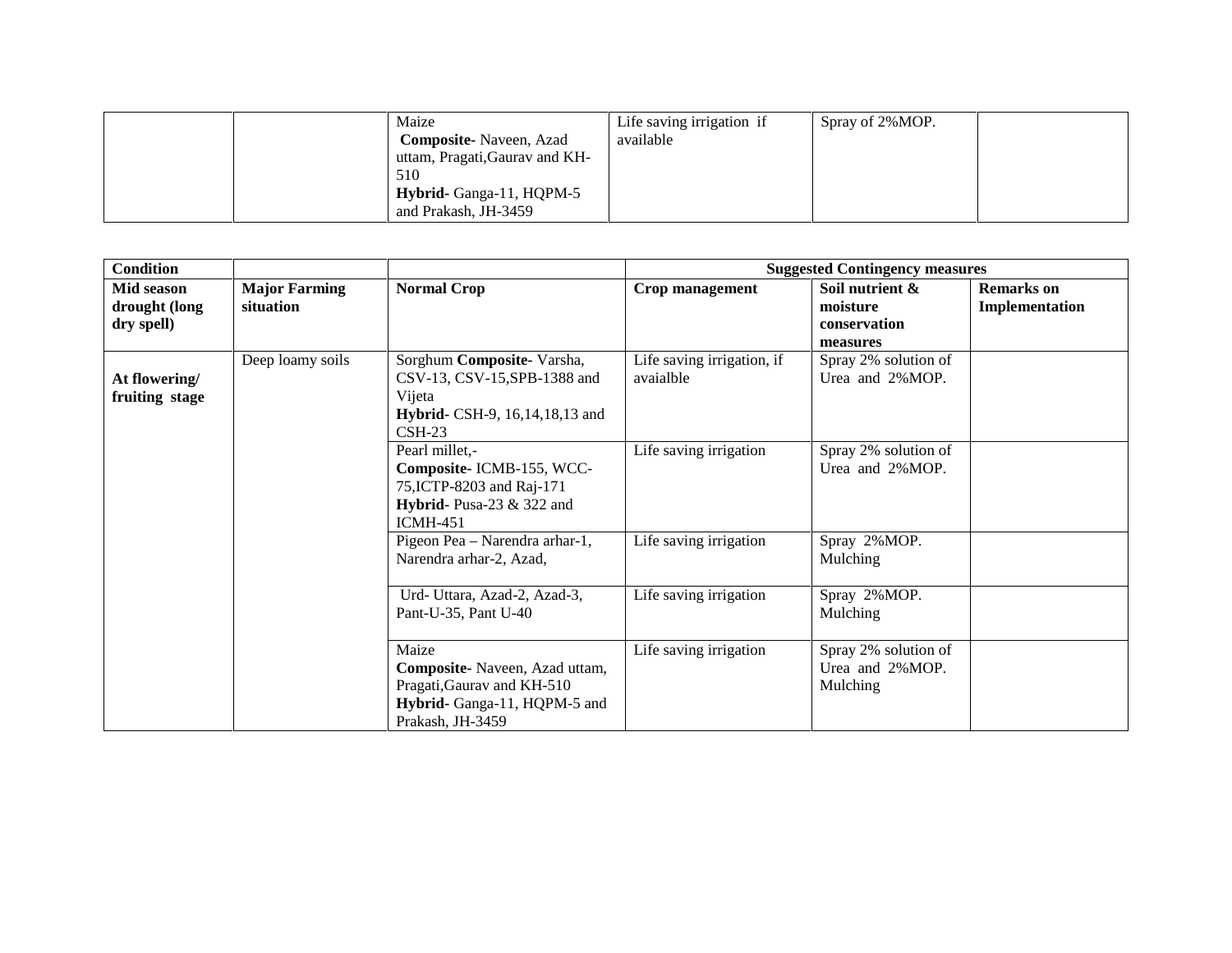| <b>Condition</b>                                            |                                   |                                                                                                                         | <b>Suggested Contingency measures</b>                                          |                                  |                                     |
|-------------------------------------------------------------|-----------------------------------|-------------------------------------------------------------------------------------------------------------------------|--------------------------------------------------------------------------------|----------------------------------|-------------------------------------|
| <b>Terminal drought</b><br>(Early withdrawal of<br>monsoon) | <b>Major Farming</b><br>situation | <b>Normal Crop</b>                                                                                                      | Crop management                                                                | Rabi Crop planning               | <b>Remarks</b> on<br>Implementation |
|                                                             | Deep loamy soils                  | Sorghum<br>Composite-Varsha, CSV-13,<br>CSV-15, SPB-1388 and Vijeta<br>Hybrid- CSH-9, 16, 14, 18, 13<br>and CSH-23      | In case of severe drought,<br>harvest for fodder                               | Prepare Field for rabi<br>sowing |                                     |
|                                                             |                                   | Pearl millet,-<br>Composite-ICMB-155,<br>WCC-75, ICTP-8203 and Raj-<br>171<br>Hybrid- Pusa-23 $&$ 322 and<br>$ICMH-451$ | In case of severe drought,<br>harvest for fodder                               | Prepare Field for rabi<br>sowing |                                     |
|                                                             |                                   | Pigeon Pea<br>- Narendra arhar-1, Narendra<br>arhar-2, Azad,                                                            | Life saving irrigation Spray<br>$2\%$ MOP                                      |                                  |                                     |
|                                                             |                                   | Urd-<br>Uttara, Azad-2, Azad-3,<br>Pant-U-35, Pant U-40                                                                 | If crop not reviving use the<br>crop as fodder. If 75% mature<br>than harvest. | Prepare Field for rabi<br>sowing |                                     |

**2.1.2 Drought - Irrigated situation**

.

| <b>Condition</b>    |                      |                              | <b>Suggested Contingency measures</b> |                                       |                   |  |  |
|---------------------|----------------------|------------------------------|---------------------------------------|---------------------------------------|-------------------|--|--|
|                     | <b>Major Farming</b> | <b>Normal Crop/cropping</b>  | Change in                             | <b>Agronomic measures</b>             | <b>Remarks</b> on |  |  |
|                     | situation            | system                       | crop/cropping                         |                                       | Implementation    |  |  |
|                     |                      |                              | system                                |                                       |                   |  |  |
| Delayed release of  | Deep loamy soils     | Paddy: (Transplanted)        | No change                             | Direct seeded/ Drum seeded Paddy      | Linked with       |  |  |
| water in canals due |                      | Govind, Narendra-118,97,     |                                       | Prefer early maturing varieties ie.   | SDC/SAU's         |  |  |
| to low rainfall     |                      | Ashwani, (Early) Saket-4,    |                                       | Saket-4, Ratna, Pant-12, Narendra-80, |                   |  |  |
|                     |                      | Ratna, Pant-12, Narendra-80, |                                       | 2026<br><b>NDR-118</b>                |                   |  |  |
|                     |                      | 2026 (Medium) Sarjoo-52,     |                                       | Transplant 3-4 seed lings / hil       |                   |  |  |
|                     |                      | Pant-4, Narendra-359,        |                                       | Wet and dry irrigation,               |                   |  |  |
|                     |                      | 2026.2064                    |                                       | weed management                       |                   |  |  |
|                     |                      | Maize Composite-Naveen,      | No change                             |                                       | Linked with       |  |  |
|                     |                      | Azad uttam, Pragati, Gaurav  |                                       | Irrigate at critical stage            | SDC/SAU's         |  |  |
|                     |                      | and $KH-510$                 |                                       | Ridge planting                        |                   |  |  |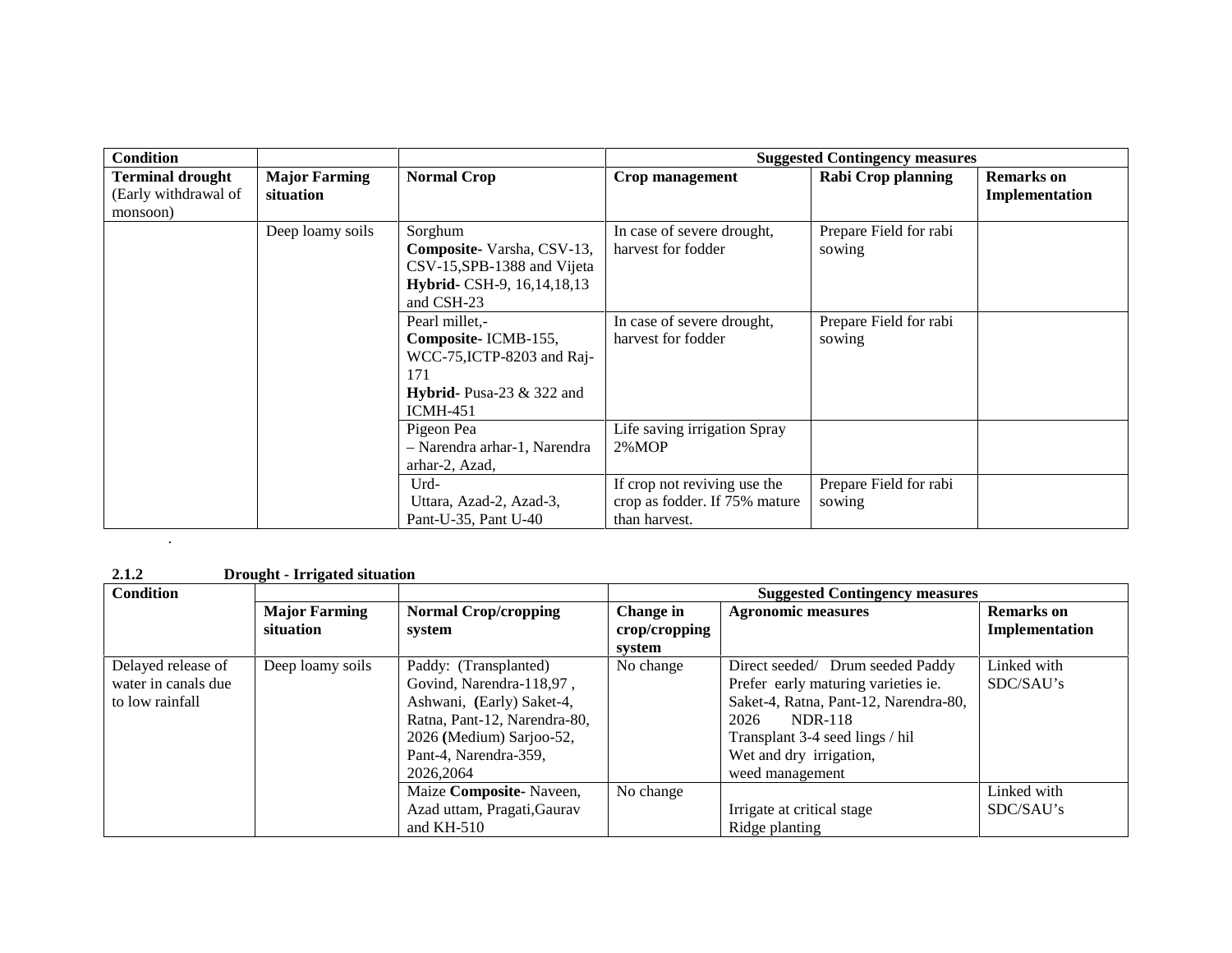| Condition |                                   |                                                  |                                      | <b>Suggested Contingency measures</b> |                                     |
|-----------|-----------------------------------|--------------------------------------------------|--------------------------------------|---------------------------------------|-------------------------------------|
|           | <b>Major Farming</b><br>situation | <b>Normal Crop/cropping</b><br>system            | Change in<br>crop/cropping<br>system | <b>Agronomic measures</b>             | <b>Remarks</b> on<br>Implementation |
|           |                                   | Hybrid- Ganga-11, HQPM-5<br>and Prakash. JH-3459 |                                      |                                       |                                     |

| <b>Condition</b>                                             |                                   |                                                                                                                                                                                   |                                      | <b>Suggested Contingency measures</b>                                                                                                                                                                                                                                                                                  |                                                                 |
|--------------------------------------------------------------|-----------------------------------|-----------------------------------------------------------------------------------------------------------------------------------------------------------------------------------|--------------------------------------|------------------------------------------------------------------------------------------------------------------------------------------------------------------------------------------------------------------------------------------------------------------------------------------------------------------------|-----------------------------------------------------------------|
|                                                              | <b>Major Farming</b><br>situation | <b>Normal Crop/cropping</b><br>system                                                                                                                                             | Change in<br>crop/cropping<br>system | <b>Agronomic measures</b>                                                                                                                                                                                                                                                                                              | <b>Remarks</b> on<br>Implementation                             |
| Limited release of<br>water in canals due<br>to low rainfall | Deep loamy soils                  | Rice:<br>(Transplanted) Govind,<br>Narendra-118,97, Ashwani,<br>(Early) Saket-4, Ratna, Pant-<br>12, Narendra-80, 2026<br>(Medium) Sarjoo-52, Pant-4,<br>Narendra-359, 2026, 2064 | No change                            | Direct seeded/ Drum<br>$\bullet$<br>seeded Paddy/ SRI<br>Use early maturing<br>$\bullet$<br>varieties ie. Saket-4,<br>Ratna, Pant-12, Narendra-<br>80, 2026<br><b>NDR-118</b><br>Transplant 3-4 seed lings /<br>hill<br>Wet and dry irrigation,<br>weed management<br>Ensure application of<br>$\bullet$<br><b>MOP</b> | Prefer disease free<br>certified seed from a<br>reliable source |
|                                                              |                                   | Maize<br>Composite-Naveen, Azad<br>uttam, Pragati, Gaurav and<br>KH-510<br>Hybrid-Ganga-11, HQPM-5<br>and Prakash, JH-3459                                                        | No change                            | Prefer short duration<br>$\bullet$<br>varieties<br>Irrigation at Critical stage<br>$\bullet$<br>Ridge planting<br>٠<br>Weed management<br>Ensure application of<br><b>MOP</b>                                                                                                                                          |                                                                 |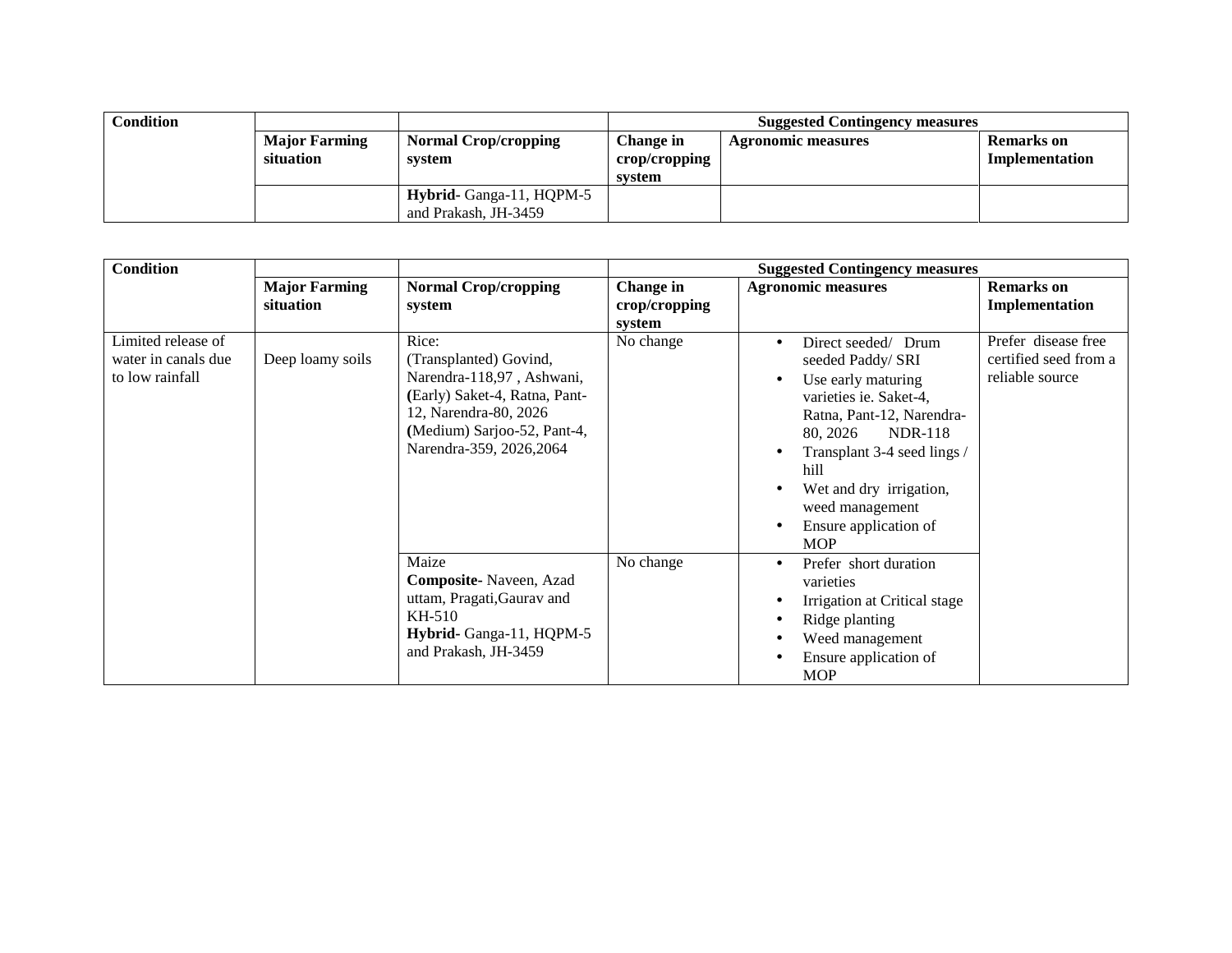| <b>Condition</b>                                                                       |                                   |                                                                                                                                                                                   |                                                        | <b>Suggested Contingency measures</b>                                                                               |                                                                 |
|----------------------------------------------------------------------------------------|-----------------------------------|-----------------------------------------------------------------------------------------------------------------------------------------------------------------------------------|--------------------------------------------------------|---------------------------------------------------------------------------------------------------------------------|-----------------------------------------------------------------|
|                                                                                        | <b>Major Farming</b><br>situation | <b>Normal Crop/cropping system</b>                                                                                                                                                | Change in crop/cropping<br>system                      | <b>Agronomic measures</b>                                                                                           | <b>Remarks</b> on<br>Implementation                             |
| Non release of<br>water in canals<br>under delayed<br>onset of monsoon<br>in catchment | Deep loamy soils                  | Rice:<br>(Transplanted) Govind,<br>Narendra-118,97, Ashwani,<br>(Early) Saket-4, Ratna, Pant-12,<br>Narendra-80, 2026 (Medium)<br>Sarjoo-52, Pant-4, Narendra-<br>359, 2026, 2064 | Replace with Sorghum / Pearl<br>millets/Pigeon Pea/Til | Light irrigation at<br>critical stages<br>Ridge planting/line<br>sowing.<br>10-15% increase seed<br>Weed management | Prefer disease free<br>certified seed from a<br>reliable source |
|                                                                                        |                                   | Maize<br>Composite-Naveen, Azad<br>uttam, Pragati, Gauray and KH-<br>510<br>Hybrid-Ganga-11, HQPM-5<br>and Prakash, JH-3459                                                       | Replace by Jowar/ Pearl<br>millets/Pigeon Pea/Til      | Light irrigation at<br>critical stages<br>Ridge planting/line<br>sowing.<br>10-15% increase seed<br>Weed management |                                                                 |

| <b>Condition</b>  |                                   |                                       |                                   | <b>Suggested Contingency measures</b> |                                     |
|-------------------|-----------------------------------|---------------------------------------|-----------------------------------|---------------------------------------|-------------------------------------|
|                   | <b>Major Farming</b><br>situation | <b>Normal Crop/cropping</b><br>system | Change in crop/cropping<br>system | <b>Agronomic measures</b>             | <b>Remarks</b> on<br>Implementation |
| Lack of inflows   |                                   |                                       |                                   |                                       |                                     |
| into tanks due to |                                   |                                       | Not applicable                    |                                       |                                     |
| insufficient      |                                   |                                       |                                   |                                       |                                     |
| /delayed onset of |                                   |                                       |                                   |                                       |                                     |
| monsoon           |                                   |                                       |                                   |                                       |                                     |
|                   |                                   |                                       |                                   |                                       |                                     |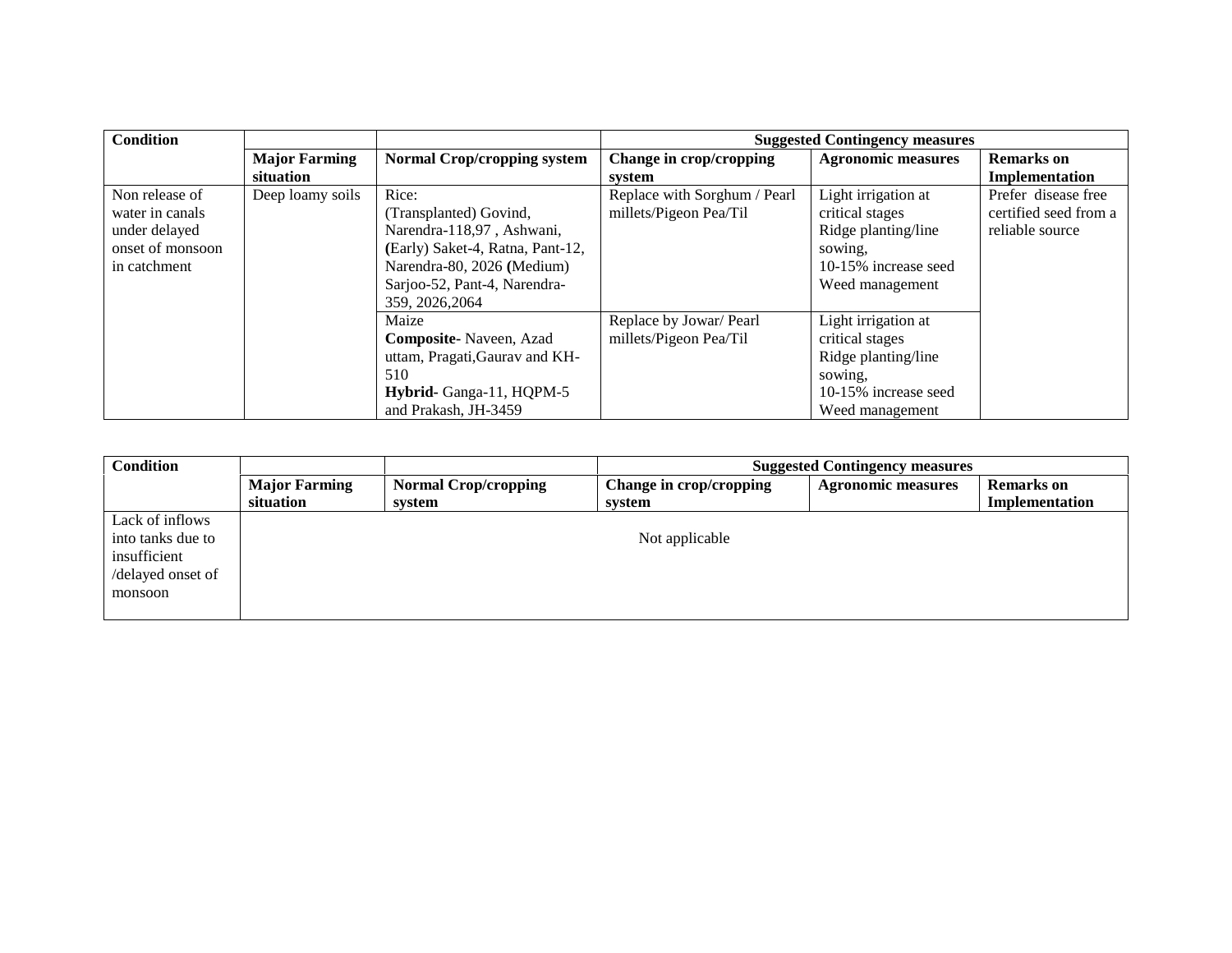| <b>Condition</b>                                               |                                   |                                                                                                                                                                                |                                                        | <b>Suggested Contingency measures</b>                                                                                                          |                                     |
|----------------------------------------------------------------|-----------------------------------|--------------------------------------------------------------------------------------------------------------------------------------------------------------------------------|--------------------------------------------------------|------------------------------------------------------------------------------------------------------------------------------------------------|-------------------------------------|
|                                                                | <b>Major Farming</b><br>situation | <b>Normal Crop/cropping</b><br>system                                                                                                                                          | Change in crop/cropping<br>system                      | <b>Agronomic measures</b>                                                                                                                      | <b>Remarks</b> on<br>Implementation |
| Insufficient<br>groundwater<br>recharge due to<br>low rainfall | Deep loamy soils                  | Rice: (Transplanted) Govind,<br>Narendra-118,97, Ashwani,<br>(Early) Saket-4, Ratna, Pant-<br>12, Narendra-80, 2026<br>(Medium) Sarjoo-52, Pant-4,<br>Narendra-359, 2026, 2064 | Replace with Sorghum / Pearl<br>millets/Pigeon Pea/Til | Light irrigation<br>at critical<br>stage,<br>Ridge<br>planting/line<br>sowing,<br>$10-15%$<br>increase seed<br>Weed<br>$\bullet$<br>management | Linked with<br>SDC/SAU's            |
|                                                                |                                   | Maize Composite-Naveen,<br>Azad uttam, Pragati, Gaurav<br>and $KH-510$<br>Hybrid-Ganga-11, HQPM-5<br>and Prakash, JH-3459                                                      | Replace by Jowar/ Pearl<br>millets/Pigeon Pea/Til      | Light irrigation<br>at critical<br>stage,<br>Ridge<br>planting/line<br>sowing,<br>10-15%<br>increase seed<br>Weed<br>management                | Linked with<br>SDC/SAU's            |

**2.2 Unusual rains (untimely, un seasonal etc)** (for both Rain fed and irrigated situations)

| <b>Condition</b>                                                               |                          | <b>Suggested contingency measure</b>   |                        |                   |
|--------------------------------------------------------------------------------|--------------------------|----------------------------------------|------------------------|-------------------|
| <b>Continuous high rainfall</b><br>in a short span leading<br>to water logging | Vegetative stage         | <b>Flowering stage</b>                 | Crop maturity stage    | Post harvest      |
| Paddy                                                                          | Bunding around the field | Bunding around the field               | Drain out excess water | Shift the produce |
| Maize                                                                          |                          |                                        |                        | to safer place    |
| Sorghum                                                                        |                          | Drain out excess water from the fields |                        |                   |
| Pearl millet                                                                   |                          |                                        |                        |                   |
| Pigeon pea                                                                     |                          |                                        |                        |                   |
| Urdbean                                                                        |                          |                                        |                        |                   |
| Heavy rainfall with high                                                       | Not applicable           |                                        |                        |                   |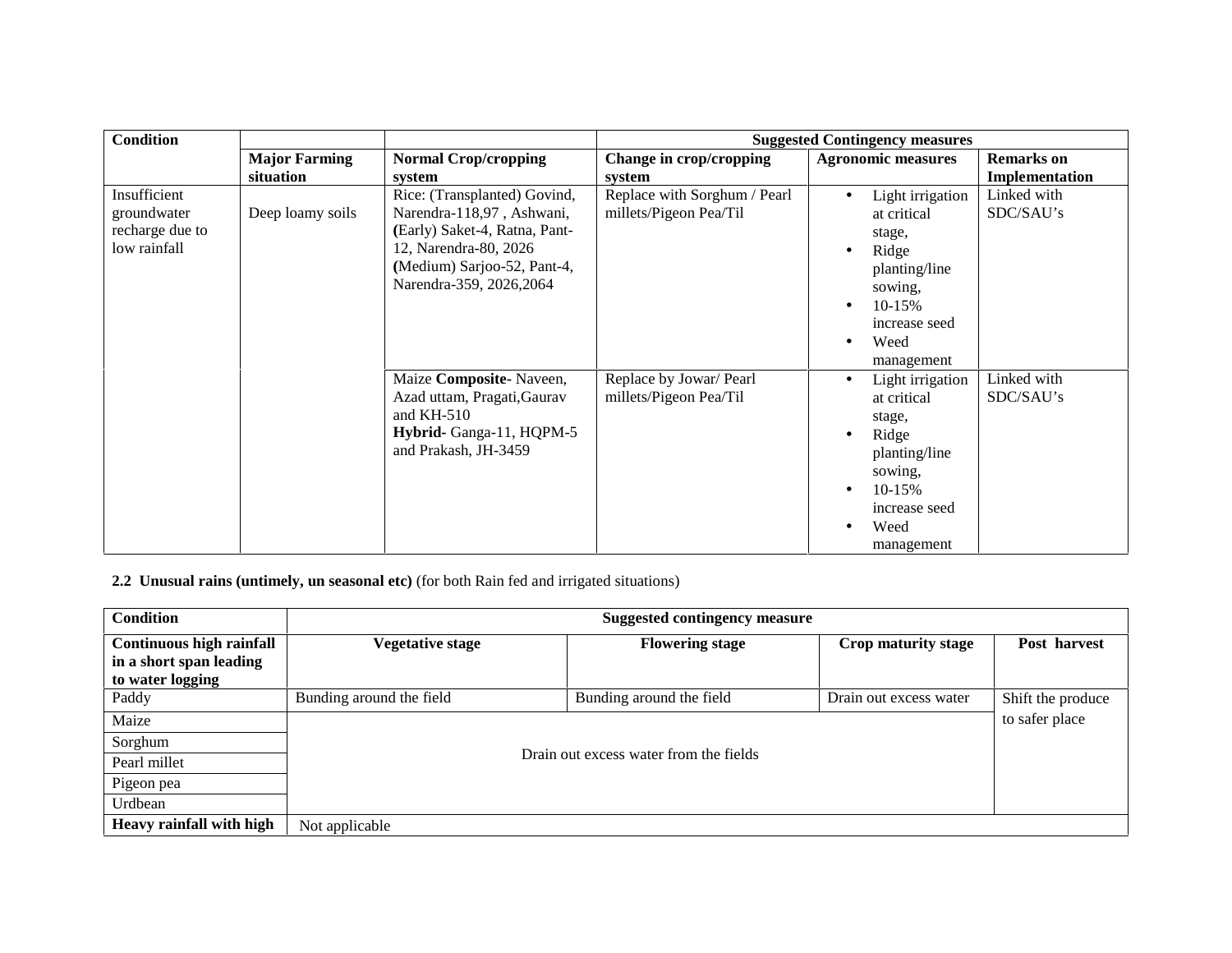| speed winds in a short<br>span <sup>2</sup> |                                                                                                 |                                                                                                                    |                |  |
|---------------------------------------------|-------------------------------------------------------------------------------------------------|--------------------------------------------------------------------------------------------------------------------|----------------|--|
| Outbreak of pests and<br>diseases due to un |                                                                                                 |                                                                                                                    |                |  |
| seasonal rains                              |                                                                                                 |                                                                                                                    |                |  |
| Paddy                                       | Spray of Chloropyriphos 2.5 lt./ hac<br>for termite and For stemborer (Cartap<br>$@25$ kg/ hac) | Dusting of Methyl parathion @15<br>kg/hac for Gandhi Bug and<br>Chlorothalonil @2ml/lt of water for<br>false smut. |                |  |
| Maize                                       | Spray of Chloropyriphos 2.5 lt./ hac<br>for termite and For stemborer (Cartap<br>$@25$ kg/hac)  | Spray of Validamycin $@2.7$ ml/lt. of<br>water solution for banded leaf and<br>sheath blight.                      |                |  |
| Sorghum                                     | Spray of Chloropyriphos 2.5 lt./ hac<br>for termite and For stemborer (Cartap<br>$@25$ kg/ hac) | Spray of Carbandazim $(0.05\%) +$<br>dithane $M$ 45 (0.2%) for early and<br>late leaf spots and rust.              |                |  |
| Pearl millet                                | Spray of Chloropyriphos @3.50 lt./ hac<br>for early shoot borar                                 | Spray of Mancozeb(0.2%) for rust.                                                                                  |                |  |
| Pigeon pea                                  | Spray of Chloropyriphos 2.5 lt./ hac<br>for termite                                             | Spray of Chloropyriphos 2.5 lt./ hac<br>Or Monocrtophos @1.25lt/hac for<br>control podborar                        | $\blacksquare$ |  |
| Urdbean                                     | Spray of Chloropyriphos 2.5 lt./ hac<br>for termite                                             | Spray of Dimethoate 1.00 lt./ hac<br>Or imidachlorpide @250 ml/hac for<br>control of thrips/                       | ÷              |  |

## **2.3 Floods: Not applicable**

# **2.4 Extreme events: Heat wave / Cold wave/Frost/ Hailstorm /Cyclone: Occasional events**

| <b>Extreme event type</b> | Suggested contingency measure                                   |                         |                           |         |
|---------------------------|-----------------------------------------------------------------|-------------------------|---------------------------|---------|
|                           | <b>Seedling / nursery stage</b>                                 | <b>Vegetative stage</b> | <b>Reproductive stage</b> | At      |
|                           |                                                                 |                         |                           | harvest |
| <b>Heat Wave</b>          |                                                                 |                         |                           |         |
| Paddy                     | Drain out the ponded water if any and irrigate with fresh water | -                       |                           |         |
| Horticulture              |                                                                 |                         |                           |         |
| Mango                     | Frequent irrigation                                             | Frequent                | Frequent irrigation       | –       |
|                           |                                                                 | irrigation              |                           |         |
| Guava                     | Frequent irrigation                                             | Frequent                | Frequent irrigation       |         |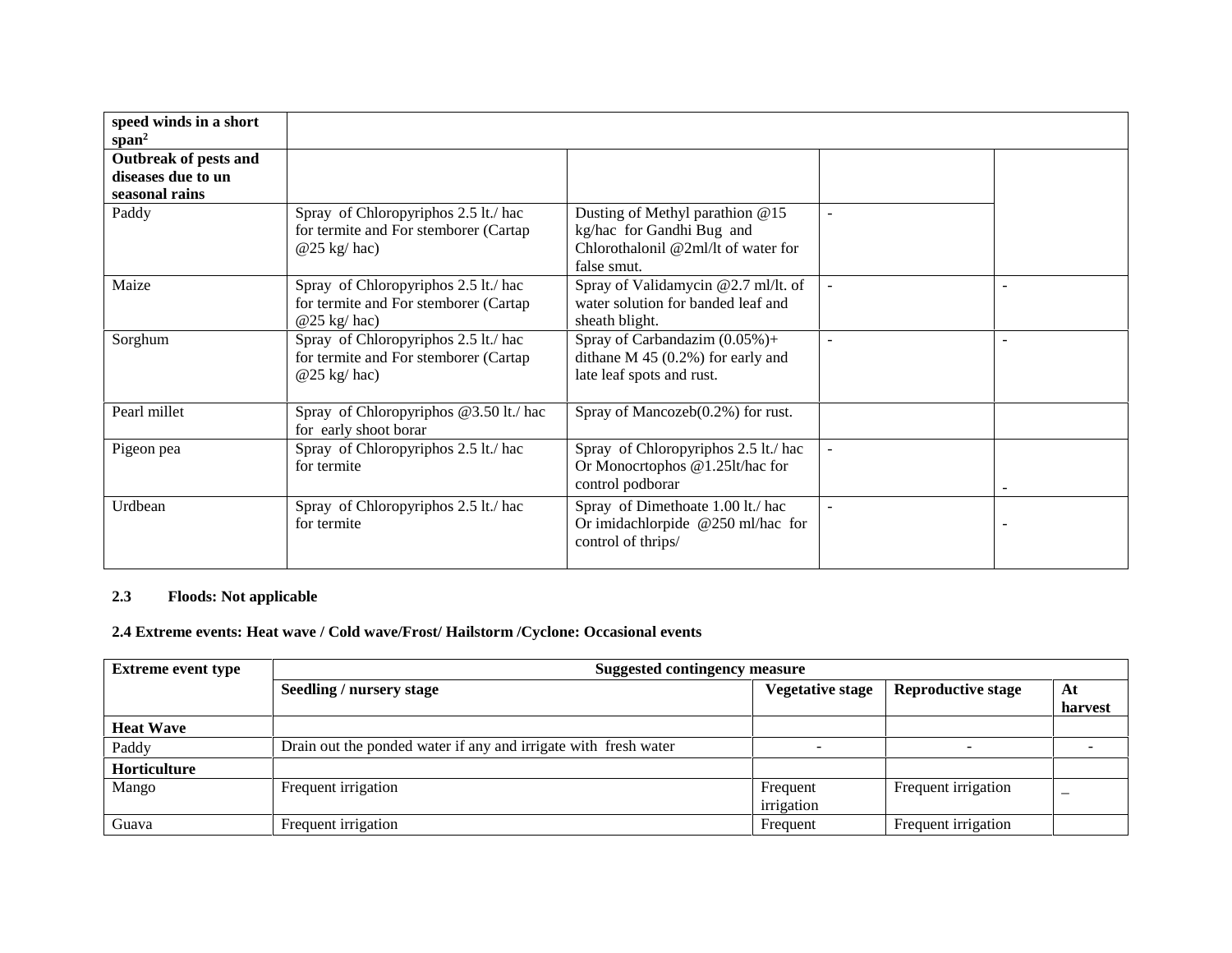|              |                          | irrigation                                                         |                          |                          |
|--------------|--------------------------|--------------------------------------------------------------------|--------------------------|--------------------------|
| Cold wave    |                          |                                                                    |                          |                          |
| Potato       | $\overline{\phantom{a}}$ | Frequent<br>irrigation &<br>Preventive<br>spraying of              | $\overline{\phantom{a}}$ | $\overline{\phantom{0}}$ |
| Horticulture |                          | fungicide                                                          |                          |                          |
|              |                          |                                                                    |                          |                          |
| Mango        | $\overline{\phantom{a}}$ | Frequent<br>irrigation                                             | $\overline{\phantom{a}}$ | $\overline{\phantom{a}}$ |
| Guava        | $\overline{\phantom{a}}$ | Frequent<br>irrigation                                             | $\overline{\phantom{a}}$ | $\overline{\phantom{a}}$ |
| Frost        |                          |                                                                    |                          |                          |
| Potato       | $\overline{\phantom{a}}$ | Frequent<br>irrigation &<br>Preventive<br>spraying of<br>fungicide | $\overline{\phantom{a}}$ | $\overline{\phantom{0}}$ |

**2.5 Contingent strategies for Livestock, Poultry & Fisheries**

# **2.5.1 Livestock**

|                                    |                                                                                                                                                                                                                                                                                                                                     | <b>Suggested contingency measures</b>                                                                                                                                                                                                                                                                                                                                                                                                                                                                                            |                                                                                                                                                                                                                                                                                                    |  |  |
|------------------------------------|-------------------------------------------------------------------------------------------------------------------------------------------------------------------------------------------------------------------------------------------------------------------------------------------------------------------------------------|----------------------------------------------------------------------------------------------------------------------------------------------------------------------------------------------------------------------------------------------------------------------------------------------------------------------------------------------------------------------------------------------------------------------------------------------------------------------------------------------------------------------------------|----------------------------------------------------------------------------------------------------------------------------------------------------------------------------------------------------------------------------------------------------------------------------------------------------|--|--|
|                                    | <b>Before the event</b>                                                                                                                                                                                                                                                                                                             | During the event                                                                                                                                                                                                                                                                                                                                                                                                                                                                                                                 | After the event                                                                                                                                                                                                                                                                                    |  |  |
| <b>Drought</b>                     |                                                                                                                                                                                                                                                                                                                                     |                                                                                                                                                                                                                                                                                                                                                                                                                                                                                                                                  |                                                                                                                                                                                                                                                                                                    |  |  |
| Feed and<br>Fodder<br>availability | Top dressing of N in 2-3 split doses<br>$20-25$ kg N/ha in common<br>$^{\,a}$<br>property resources (CPRs) or private<br>property resources (PPRs) like waste<br>degraded lands with the<br>and<br>monsoon pattern for higher biomass<br>production<br>Promote cultivation of short duration<br>fodder crops of sorghum/bajra/maize | Harvest and use biomass of dried up crops (Sorghum, Bajra, Maize,<br>Rice, etc) material as fodder.<br>Harvest the tree fodder (Neem, Subabul, Acasia, Pipal etc) and<br>unconventional feeds resources available and use as fodder for<br>livestock (LS).<br>Available feed and fodder should be cut from CPRs and stall fed in<br>order to reduce the energy requirements of the animals<br>In case of mild drought, the available dry fodder may be enriched<br>with urea and molasses and the productive livestock should be | Green and concentrates<br>supplementation should be<br>provided to all the animals.<br>Short duration fodder crops of<br>should be sown in unsown and<br>crop failed areas where no<br>further routine crop sowing is<br>not possible<br>Promote cultivation of fodder<br>crops during Rabi season |  |  |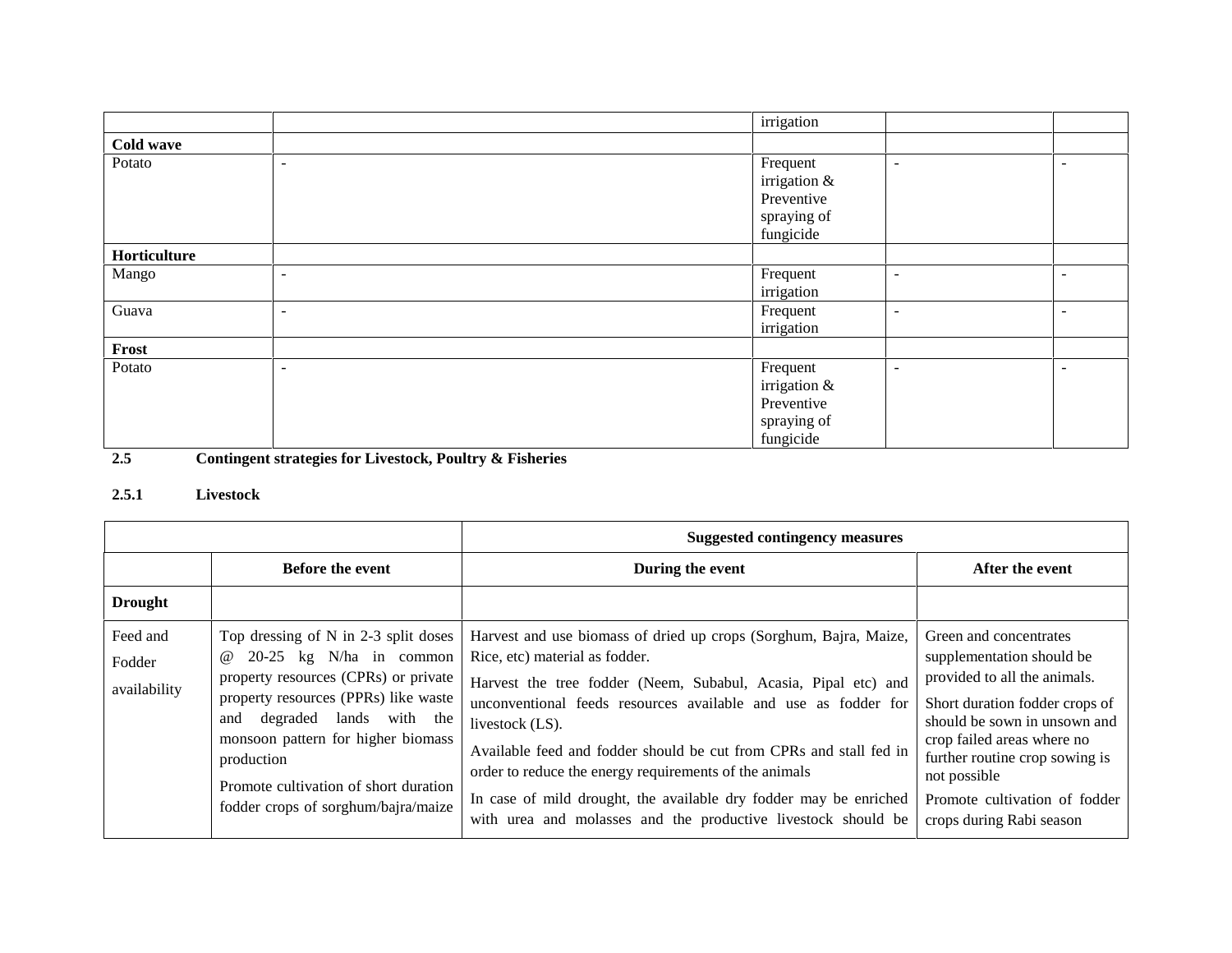|                     | suitable to the district                                                                                   | supplemented with vitamin & minerals mixture.                                                                                                                                                                    |                                                                                     |
|---------------------|------------------------------------------------------------------------------------------------------------|------------------------------------------------------------------------------------------------------------------------------------------------------------------------------------------------------------------|-------------------------------------------------------------------------------------|
|                     | Sowing of fodder crops like Stylo<br>and Cenchrus on bunds so as to                                        | The available silage may be used as green fodder supplement for<br>high yielders and pregnant animals                                                                                                            |                                                                                     |
|                     | provide fodder and strengthening of<br>bunds                                                               | In case of severe drought, UMMB, hay, concentrates and vitamin &<br>mineral mixture should be transported to the needy areas from the                                                                            |                                                                                     |
|                     | Avoid burning of wheat and paddy<br>straw and storing as dry fodder for<br>future use                      | reserves at the district level initially and latter stages from the near by<br>districts. All the hay should be enriched with 2% Urea molasses<br>solution or 1% common salt solution and fed to LS              |                                                                                     |
|                     | drying,<br>bailing<br>Proper<br>and<br>densification of harvested dry fodder                               | Herd should be split and supplementation should be given only to the<br>highly productive and breeding animals                                                                                                   |                                                                                     |
|                     | for transport to the needy villages<br>Complete feed preparation using red                                 | Provision of emergency grazing/feeding (Cow-calf camps or other<br>special arrangements to protect high productive $\&$ breeding stock)                                                                          |                                                                                     |
|                     | gram stalks may be exploited<br>Preserving maize fodder as silage for                                      | Available kitchen waste should be mixed with dry fodder while<br>feeding                                                                                                                                         |                                                                                     |
|                     | future use<br>Establishment<br>silvi-pastoral<br>of<br>system in CPRs with Stylosanthus                    | Arrangements should be made for mobilization of small ruminants<br>across the districts where no drought exits with subsidized road/rail<br>transportation and temporary shelter provision for the shepherds     |                                                                                     |
|                     | hamata and Cenchrus ciliaris as<br>grass with Leucaena leucocephala as<br>tree component                   | Unproductive livestock should to be culled during severe drought<br>Create transportation and marketing facilities for the culled and<br>unproductive animals (10000-20000 animals) in case of severe<br>drought |                                                                                     |
|                     | Creation of permanent fodder, feed<br>and fodder seed banks in all drought<br>prone villages               | Subsidized loans (5-10 crores) should be provided to the livestock<br>keepers for purchase of supplements, concentrate feed ingredients<br>etc., in case of severe drought                                       |                                                                                     |
| Heat & Cold<br>wave | In villages which are chronically<br>prone to heat waves the following<br>permanent measures are suggested | Allow the animals preferably early in the morning or late in the<br>evening for grazing during heat waves<br>Allow for grazing between 10AM to 3PM during cold waves                                             | Green and concentrates<br>supplementation should be<br>provided to all the animals. |
|                     | Plantation of trees like<br>$\mathbf{i}$<br>Neem, Pipal, Subabul<br>around the shed                        | Feed green fodder/silage / concentrates during day time and<br>roughages / hay during night time in case of heat waves                                                                                           | Allow the animals for grazing<br>(normal timings)                                   |
|                     | ii) Spreading<br>of                                                                                        | Add 25-50 ml of edible oil in concentrates per kg and fed to the                                                                                                                                                 |                                                                                     |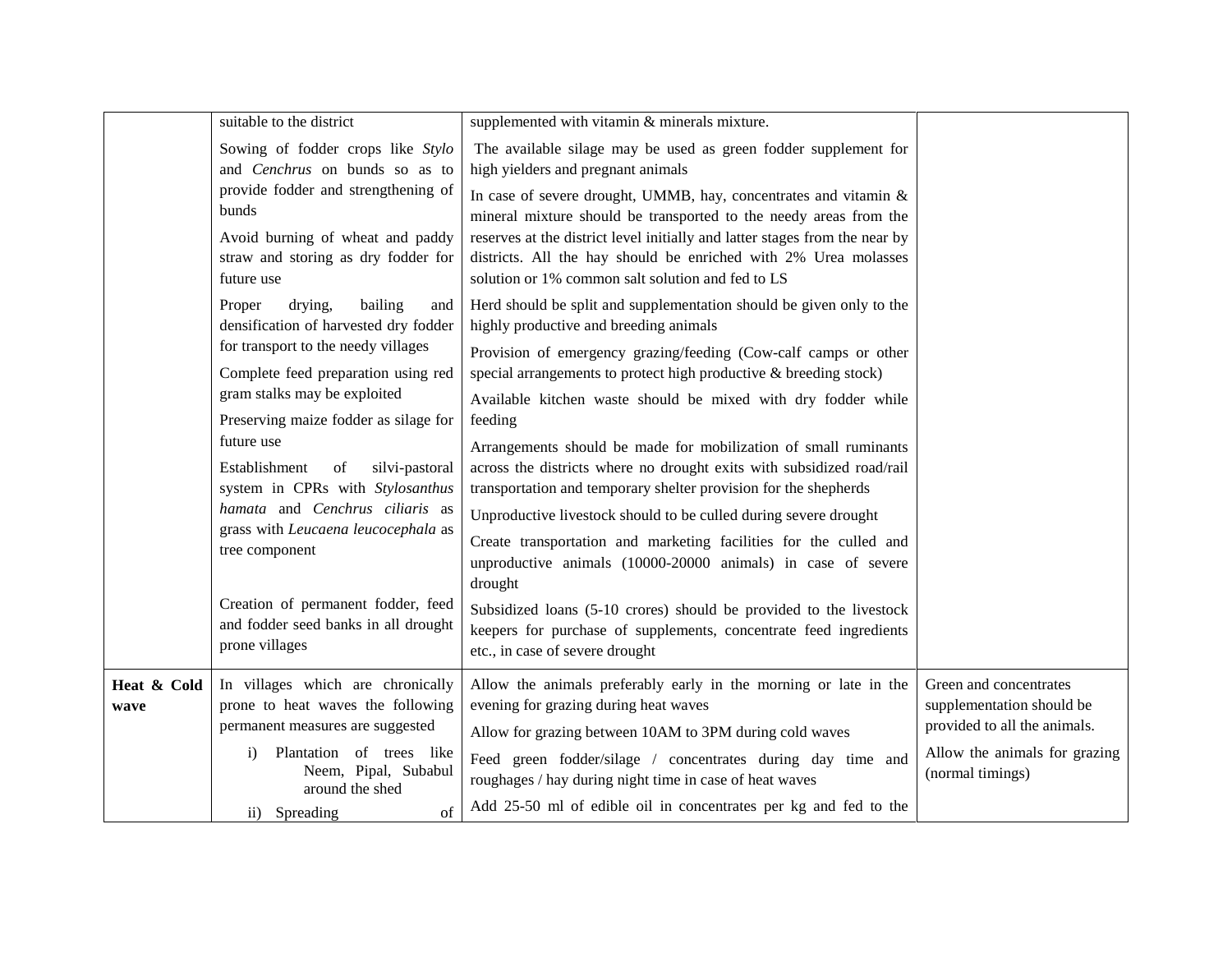|                                                   | husk/straw/coconut<br>leaves on the roof of<br>the shed<br>iii) Water sprinklers / foggers<br>in the animal shed<br>of<br>iv) Application<br>white<br>reflector paint on the<br>roof to reduce thermal<br>radiation effect<br>Cold wave: Covering all the wire<br>meshed walls / open area with gunny<br>bags/ polyethylene sheets with a<br>mechanism for lifting during the day<br>time and closing during night | animal during cold waves<br>Apply / sprinkle lime powder $(5-10)$ g per square feet) in the animal<br>shed during cold waves to neutralize ammonia accumulation<br>Put on the foggers / sprinklers during heat weaves and heaters during<br>cold waves in case of high productive animals<br>In severe cases, vitamin 'C' (5-10ml per litre) and electrolytes<br>(Electral powder @ 20g per litre) should be added in water during<br>severe heat waves. |                                                                                                                    |
|---------------------------------------------------|--------------------------------------------------------------------------------------------------------------------------------------------------------------------------------------------------------------------------------------------------------------------------------------------------------------------------------------------------------------------------------------------------------------------|----------------------------------------------------------------------------------------------------------------------------------------------------------------------------------------------------------------------------------------------------------------------------------------------------------------------------------------------------------------------------------------------------------------------------------------------------------|--------------------------------------------------------------------------------------------------------------------|
| <b>Health and</b><br><b>Disease</b><br>management | List out the endemic diseases<br>(species wise) in that district and<br>store vaccines for those diseases<br>Timely vaccination (as per enclosed<br>vaccination schedule) against all<br>endemic diseases<br>Surveillance and disease monitoring<br>network to be established at Joint<br>Director (Animal Husbandry) office<br>in the district                                                                    | Constitution of Rapid Action Veterinary Force<br>Procurement of emergency medicines and medical kits<br>Performing ring vaccination (8 km radius) in case of any outbreak<br>Restricting movement of livestock in case of any epidemic<br>Rescue of sick and injured animals and their treatment                                                                                                                                                         | Conducting<br>animal<br>mass<br>health camps<br>Conducting fertility camps<br>Mass deworming camps                 |
| <b>Insurance</b>                                  | policy for loss<br>Insurance<br>of<br>production due to drought may be<br>developed<br>Encouraging insurance of livestock                                                                                                                                                                                                                                                                                          | Listing out the details of the dead animals and loss of production in<br>high yielders                                                                                                                                                                                                                                                                                                                                                                   | Submission<br>for<br>insurance<br>claim and availing insurance<br>benefit<br>Purchase of new productive<br>animals |
| Drinking<br>water                                 | Identification of water resources<br>Rain water harvesting and create<br>water bodies/watering points (when                                                                                                                                                                                                                                                                                                        | Restrict wallowing of animals in water bodies/resources<br>Provision of wholesome clean drinking water at least 3 times in a day                                                                                                                                                                                                                                                                                                                         | Bleach (0.1%) drinking water /<br>water sources<br>Provide clean drinking water                                    |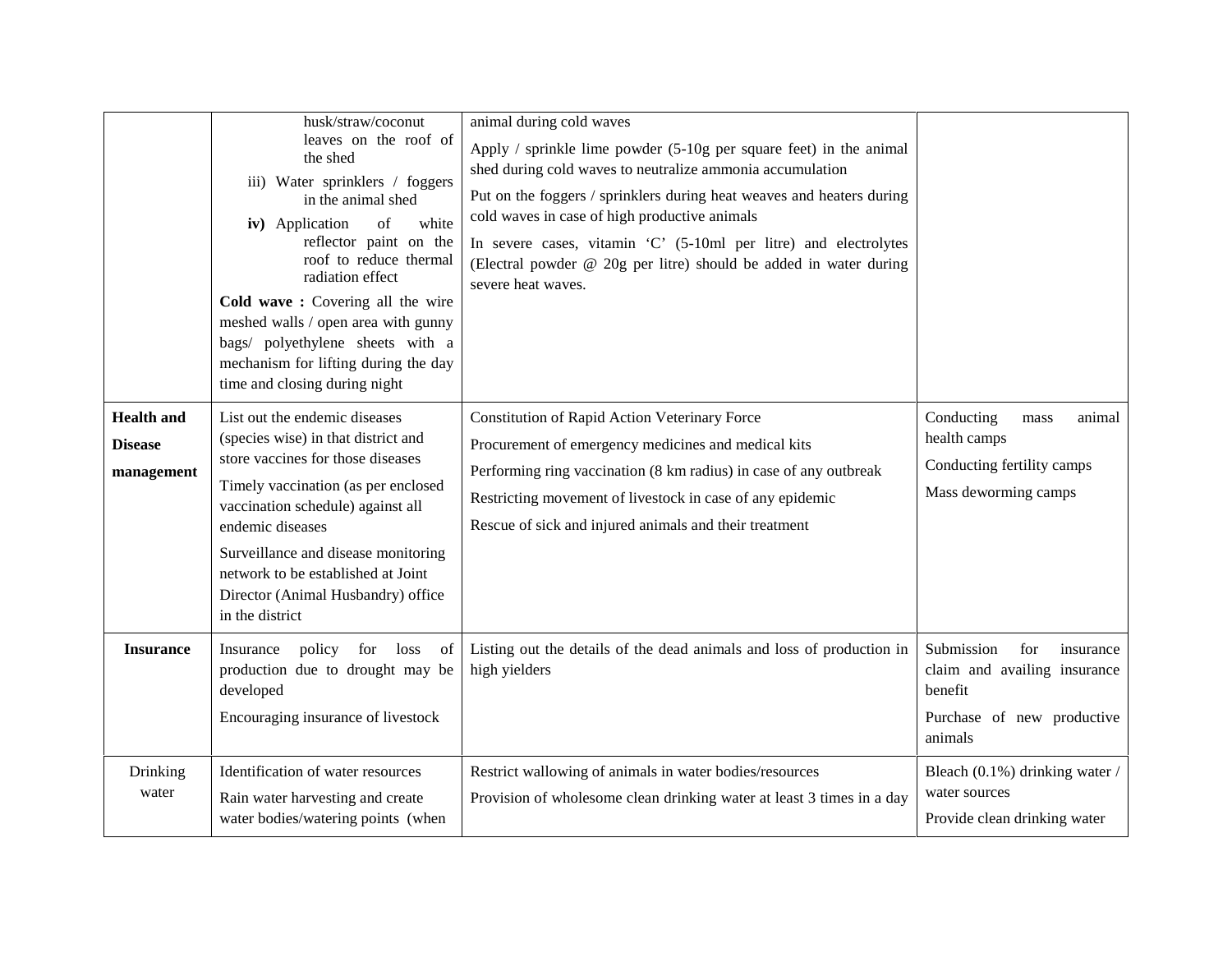| ້⊿•ູ | <b>Poultry</b>                                             |  |
|------|------------------------------------------------------------|--|
|      | water is scarce use only as drinking<br>water for animals) |  |

|                                    |                                                                                                                   | <b>Suggested contingency measures</b>                                                                                                                                              |                                                                                                                       |
|------------------------------------|-------------------------------------------------------------------------------------------------------------------|------------------------------------------------------------------------------------------------------------------------------------------------------------------------------------|-----------------------------------------------------------------------------------------------------------------------|
|                                    | <b>Before the event</b>                                                                                           | During the event                                                                                                                                                                   | After the event                                                                                                       |
| <b>Drought</b>                     |                                                                                                                   |                                                                                                                                                                                    |                                                                                                                       |
| Shortage of<br>feed<br>ingredients | Storing of house hold grain like maize,<br>broken rice, bajra etc, in to use as feed in<br>case of severe drought | Supplementation only for productive birds with<br>house hold grain<br>Supplementation of shell grit (calcium) for laying<br>birds<br>Culling of weak birds                         | Supplementation to all survived birds                                                                                 |
| Drinking water                     | Rain water harvesting                                                                                             | Sanitation of drinking water                                                                                                                                                       | Give sufficient water as per the bird's<br>requirement                                                                |
| Health and disease<br>management   | Culling of sick birds.<br>Deworming and vaccination against RD<br>and fowl pox                                    | Mixing of Vit. A, D, E, K and B-complex including<br>vit C in drinking water (5ml in one litre water)                                                                              | Hygienic and sanitation of poultry<br>house<br>Disposal of dead birds by burning /<br>burying with lime powder in pit |
| <b>Heat wave</b>                   |                                                                                                                   |                                                                                                                                                                                    |                                                                                                                       |
| Shelter/environmen<br>t management | Provision of proper shelter with good<br>ventilation                                                              | In severe cases, foggers/water sprinklers/wetting of<br>hanged gunny bags should be arranged<br>Don't allow for scavenging during mid day                                          | Routine practices are followed                                                                                        |
| Health and disease<br>management   | Deworming and vaccination against RD<br>and fowl pox                                                              | Supplementation of house hold grain<br>Provide cool and clean drinking water with<br>electrolytes and vit. $C$ (5-10 ml per litre)<br>In hot summer, add anti-stress probiotics in | Routine practices are followed                                                                                        |